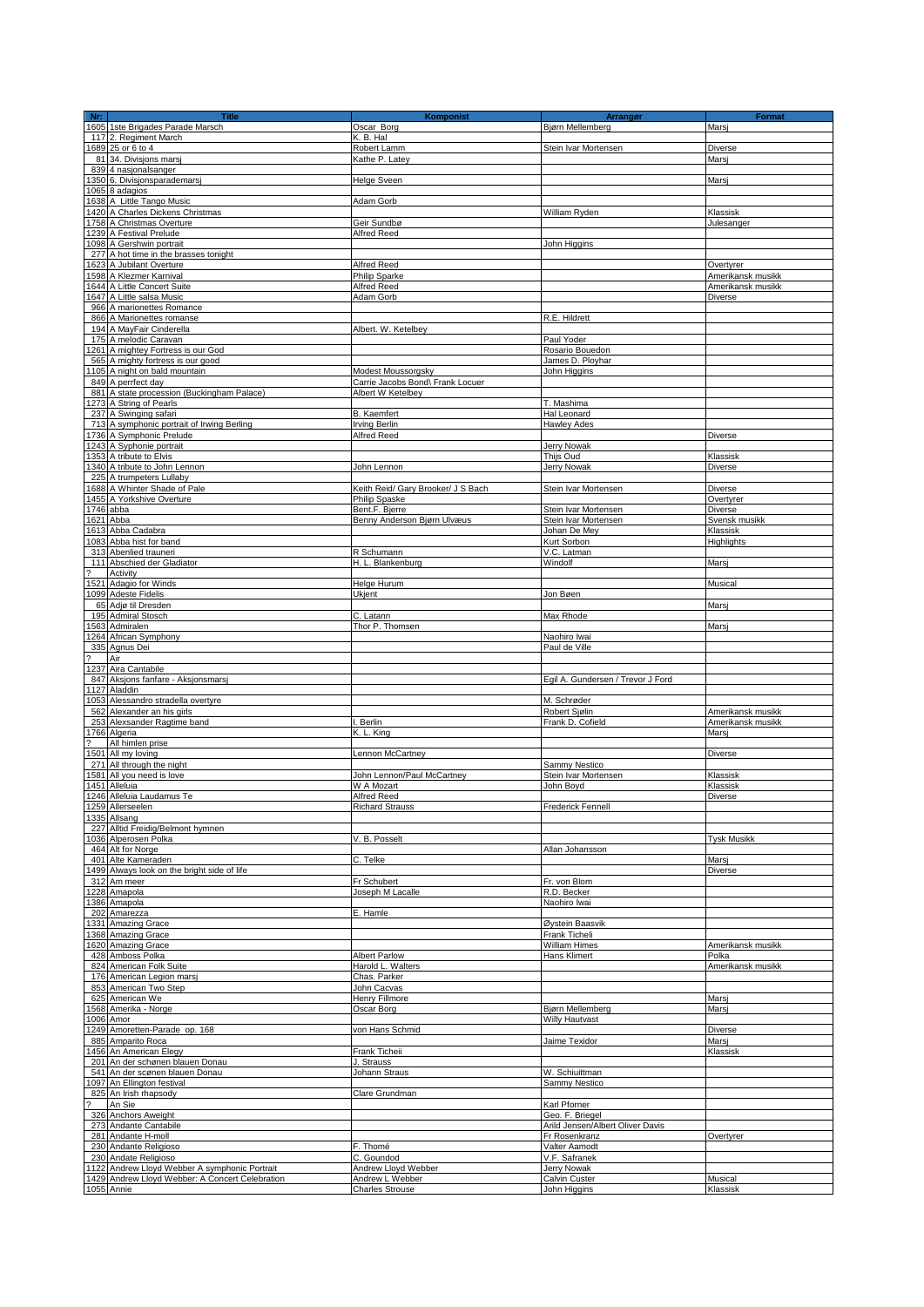| Nr:            | <b>Title</b>                                         | <b>Komponist</b>                  | Arrangør                       | Format               |
|----------------|------------------------------------------------------|-----------------------------------|--------------------------------|----------------------|
|                | 146 Appel aux trompettes                             |                                   | S. Egberts                     | Marsi                |
| د- د-          | Arbeidersanger                                       |                                   |                                |                      |
|                | Arbeidersanger                                       |                                   |                                |                      |
|                | 864 Arendalssangen                                   | E. Rummelhoff                     |                                |                      |
|                | 1282 Aria and Gigne                                  |                                   | Philip Gordon                  |                      |
|                | 602 Ariadne                                          | H. Kling.                         |                                | Overtyrer            |
|                | 69 Arkansas School Band                              | K. L. King                        |                                | Marsj                |
|                | 1218 Army Blue marsi                                 | Wm Brinsmead                      |                                | Marsi                |
|                | 244 Army Of The Nile                                 | K. J. Alford                      |                                | Marsj                |
|                | 1363 As time goes by                                 | Herman Hupfeld                    | Warren Barker                  | Klassisk             |
|                | 1677 Ashokan Farewell                                | Jay Ungar                         | Calvin Custer                  | Diverse              |
|                | Astrid                                               |                                   |                                |                      |
|                | 464 At far min kunne gjera                           |                                   |                                |                      |
|                | 1206 Attila Overture                                 | Gøndør Karoly                     | Chas. J. Roberts               |                      |
|                | 1030 Auf Regimentbefal                               | Elimar Friedrich                  |                                | Marsi                |
|                | 148 Aus Schuberts Skizzenbuch                        | E. Urbach                         | Max Luschow                    |                      |
|                | 8 Austrian army                                      | R. Eilenberg                      | L.P. Laurendeau                |                      |
|                | 1418 Ave Maria                                       |                                   |                                | Marsj<br>Kirkemusikk |
|                | 306 Ave Maris Stella                                 | Franz Schubert                    | Frank Ticheli                  |                      |
|                |                                                      | <b>Edvard Grieg</b>               | Valter Aamodt                  |                      |
|                | 250 Ave Verum                                        | Mozart                            | Leiv Flisnes                   |                      |
|                | 1450 Ave Verum Corpus                                | W A Mozart                        | Barbara Buehlman               | Klassisk             |
|                | 1298 Baby Elephant walk                              | Hal David og Henry Mancini        | Bob London                     |                      |
|                | 1628 Baby its Cold outside                           | Frank Loesser                     | John Moss                      | Diverse              |
|                | 1687 Bad                                             | Michael Jackson                   | Stein Ivar Mortensen           | Diverse              |
|                | 266 Bahama Holiday                                   | J. J. Morrisey                    |                                |                      |
|                | 1002 Ballad for Kristin                              |                                   |                                |                      |
|                | 1277 Ballade                                         | Alfred Reed                       |                                |                      |
|                | 1042 Ballsirenen valser Lehar                        | von Franz Lehar                   | H. Dostal                      |                      |
|                | 865 Bambine                                          |                                   | Konrad Wellinger               |                      |
|                | 887 Band Spectacular No-2-B                          | John Lennon                       | Arthur Wilkinson               |                      |
|                | 860 Band Spectacular Nr. 1A                          |                                   | Artur Wilkinnson               |                      |
|                | 860 Band Spectacular Nr. 2-B                         | John Lennon Paul McCartney        | Artur Wilkinson                |                      |
|                | 511 Bandologi                                        | Eric Osterling                    |                                | Marsi                |
|                | 105 Barbereren i Sivilla/ Overture Indra             | Rossini                           | W. J. Duthoit                  |                      |
|                | 1031 Barcelona 92                                    | <b>Horst Schelcke</b>             |                                |                      |
|                | 1324 Barndomsminne fra Nordland                      |                                   | Valter Aamodt                  |                      |
|                | 883 Baroque Trompet Suite                            |                                   |                                |                      |
|                |                                                      |                                   | Robert Nagel                   |                      |
|                | 209 Basses Conouest<br>199 Bataljonsmarsj            |                                   | Harry L.Alford                 |                      |
|                |                                                      | Oskar Borg                        | Åge Hermandsen                 |                      |
|                | 402 Battle Dress                                     |                                   | Deboy Somers                   |                      |
|                | 222 Bayrishe Polka Der Klarinetten-Muckl             | M. Villinger                      |                                |                      |
|                | 1397 Bear Dance                                      |                                   | Harold L. Walters              |                      |
|                | 896 Beatles Gold                                     |                                   | Paul Lavender                  | Diverse              |
|                | 1293 Beatles Medley no 1                             | John Lennon og Paul Mcartnsy      | <b>Edrich Sjebert</b>          |                      |
|                | 512 Beatrice Auroro                                  | Hj.Casserman                      | Robert Sjølin                  |                      |
|                | 1525 Beautiful Savior                                | James Swearingen                  |                                | Klassisk             |
|                | 841 Beauty's eyes                                    | F Oaolo Tosti                     | M.L. Lake                      |                      |
|                | 182 Beelsebub                                        | A. Catrzzi                        | G.H. Reeves                    |                      |
|                | 1614 Beer Barrel Polka                               | Jaromir Vejvoda                   | Inge Sunde                     | Diverse              |
|                | 1067 Beethoven C-moll symfoni                        | L. V. Beethoven                   | Schmidt Køthen                 |                      |
|                | 523 Begin the beguine                                |                                   | <b>William Teaque</b>          |                      |
|                | 530 Begin the trombones                              |                                   |                                |                      |
|                | 882 Belgisk nasjonalhymne                            |                                   |                                |                      |
|                | 1653 Belive                                          | Elton John                        | Stein Mortensen                | Diverse              |
|                | 600 Bella Venezia                                    |                                   |                                |                      |
|                | 1542 Bellmans marsch                                 |                                   |                                | Marsi                |
|                | 1247 Belmont hymnen                                  | Hugh S H. Webbe& Hugh S. Roberton | V. Aamodt                      | Kirkemusikk          |
|                | 1662 Bennie and the Jets                             | Elton John                        | Svein Ivar Mortensen           | Diverse              |
|                | 355 Berner Alpen                                     |                                   |                                |                      |
|                | 173 Beruhmte melodien aus Die Flegermaus             |                                   |                                |                      |
|                | 1527 Bestefars Gangar                                |                                   | Jon Øvstein Rosland            | Folkemusikk          |
|                |                                                      |                                   |                                |                      |
|                | 544 Besuch bei Milløcker<br>554 Besuch bei Offenbach |                                   | <b>Gustav Lettere</b>          |                      |
|                | 461 bice                                             |                                   | Gustav Lottere<br>Franz Pollak |                      |
|                | 459 Big Band beguin                                  |                                   | Poul Yoder                     |                      |
|                | 1550 Big Band Salute                                 |                                   | <b>Eric Osterling</b>          |                      |
|                |                                                      |                                   |                                | Amerikansk musikk    |
|                | 510 Big Hits                                         |                                   | Robert Sjølin                  |                      |
|                | 1549 Billy Vaudhn Goldies 2                          |                                   | Freek Mestrini                 |                      |
|                | 1035 Birds of the Forest                             | Sebastian Myr                     | L.P. Laurendeau                | Diverse              |
|                | 816 Bitte schøn                                      | Johann Strauss                    | Karl Pfortner                  | Polka                |
|                | 48 Black Diamond                                     | C.J.N. Cori                       |                                | Marsi                |
|                | 1217 Black Jack                                      |                                   | James A. Scott                 |                      |
|                | Blandt alle lande                                    |                                   |                                |                      |
|                | 35 Blaze Away                                        | Abe Holzman                       |                                | Marsi                |
|                | 1602 Blindekari-Hallingen                            |                                   | Idar Torskangerpoll            | Folkemusikk          |
|                | 1515 Blue Goose Rag                                  | Raymond Birch                     | <b>Timothy Broege</b>          | Diverse              |
|                | 1362 Blue Moon                                       | <b>Richard Rodgers</b>            | Warren Barker                  |                      |
|                | 1646 Blue Tango                                      | Leroy Anderseon                   | James D Ployhar                | Amerikansk musikk    |
|                | 1595 Blåmann, Blåmann                                |                                   | Idar Torskangerpoll            | Folkemusikk          |
|                | 547 Bojarenes Inntogsmarsj                           | Johan Halvorsen                   | L.P.Laurendeau                 | Marsi                |
|                | 802 Bolero                                           | Moritz Mozkowski                  | Phillip J. Lang                |                      |
|                | 812 Bolero                                           | Maurice Ravel                     | Frank Erickson                 |                      |
|                | 123 Bombasto                                         | Or. Farrer                        |                                | Marsj                |
|                | 626 Bombastro Marsj                                  | O.R. Farrar                       |                                | Marsj                |
|                | 103 Bondebryllup Suite op. 50                        | J. Woldsdal                       |                                |                      |
|                | 617 Bondens sang                                     | <b>Edvard Grieg</b>               | Valter Aamodt                  | Folkemusikk          |
|                | Bor jeg på det høie fjell                            |                                   |                                |                      |
|                | 1378 Bossa Nova Soul                                 | Quincy Jones                      | Per Olof Ukkonen               |                      |
|                | 1204 Bourree                                         |                                   | Konrad Grimstad                |                      |
|                | 113 Brandi-Selection                                 |                                   |                                |                      |
|                | 852 Breviksangen                                     | H Christiansen                    |                                |                      |
|                | 1005 BRICUSSE                                        |                                   |                                |                      |
|                | 1545 Bridge Over Trobled Water                       |                                   |                                |                      |
|                | 1742 Bridgewater Breeze                              | Adam Gorb                         |                                | Diverse              |
|                | 144 Brigades parade marsj                            | Oscar Borg                        |                                | Marsj                |
|                | 1616 Bring him home                                  |                                   | Bjørn Horten Kjærnes           | Musical              |
|                | 1732 Bring Him Home                                  | Claude-Michel Schonberg           | John Moss                      | Diverse              |
|                |                                                      |                                   |                                |                      |
|                | 1670 Bring me Home                                   | Claude-Michel Schønberg           | Bjørn Morten Kjærnes           | Musical              |
|                | 1012 Broadway Show stoppers                          |                                   | Warren B Aker                  |                      |
|                | 460 Broen Over Kwai<br>Brudeferden                   |                                   |                                |                      |
| $\overline{?}$ |                                                      |                                   |                                |                      |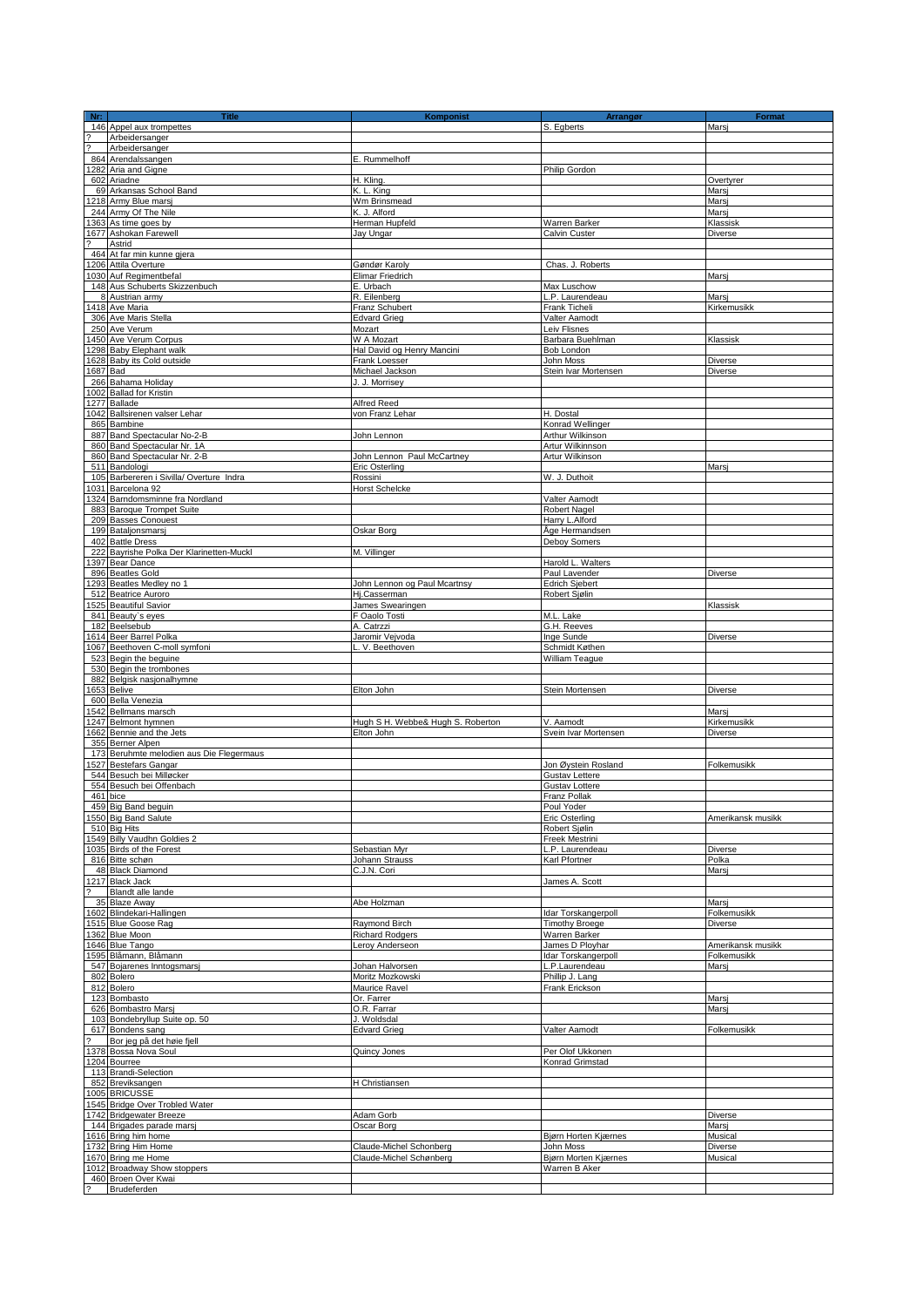| <b>Title</b>                                                    | Komponist                        | Arrangør                           | Format                    |
|-----------------------------------------------------------------|----------------------------------|------------------------------------|---------------------------|
| Nr:<br>2 Brudeferde<br>1019 Bruremarsj<br>Brudeferden           |                                  |                                    |                           |
|                                                                 | Jan Magne Førde                  |                                    |                           |
| 1678 Bruremarsj Fra Fosen                                       |                                  | Hans Ole Rian                      | Marsj                     |
| 1739 Brureslått                                                 | Helge Hurum                      |                                    | <b>Diverse</b>            |
| 1040 Bryllup på Trollhaugen                                     |                                  | Th. Grawert                        |                           |
| 612 Bryllupsmarsj                                               | Johan August Søderman            | Østen Toft                         | Folkemusikk               |
| 1033 Brøllops Hochzeits<br>1528 Bufarsveind& Når eg kommer heim | Aug Søderman                     | R Clavenens<br>Jon Øystein Rosland | Folkemusikk               |
| 815 Bugler Hoiday                                               |                                  | Heinz Dieter Paual                 |                           |
| 814 Buglers Holiday                                             | Leroy Anderson                   | Michael Edwards                    |                           |
| 1114 Bulgarian Folk dance                                       | Claude T. Smith                  | Jan Åge Kverndalen                 |                           |
| 1058 Bunt dirch cinander                                        | A Franz                          |                                    | <b>Tysk Musikk</b>        |
| 150 Burst of Trumpets                                           | Harold L. Walters                |                                    | Marsi                     |
| 1725 But not for me                                             | George Gershwin                  | Warren Barker                      | Diverse                   |
| Bøhmische Dørfer                                                |                                  |                                    |                           |
| 166 Bøndene kommer                                              |                                  |                                    |                           |
| 272 Bønn                                                        |                                  |                                    |                           |
| 1526 Bånsull                                                    |                                  | Jon Øystein Rosland                | Folkemusikk               |
| 189 Cabaret                                                     | J. Kander                        | N. Leyden                          |                           |
| 1495 Cabaret                                                    |                                  |                                    | Diverse                   |
| 1421 Cajun Folk Songs 1                                         |                                  | Frank Ticheli                      | Musical                   |
| 422 Cajun Follk Songs 2                                         |                                  | Frank Ticheli                      | Musical                   |
| 106 Calif von Bagdad                                            | A. Borieldieu                    |                                    |                           |
| 702 Camelot<br>145 Can Can                                      | Cole. Porter                     | Roger Barsotti<br>Denis Wright     |                           |
| 1655 Can You Feel The Love tonight                              | Elton John                       | Stein Mortensen                    | <b>Diverse</b>            |
| 1769 Can you feel the love tonight                              | Elton John                       | Jay Bocook                         | Amerikansk musikk         |
| 887 Cant by me love                                             |                                  |                                    |                           |
| 1737 Cant Help Falling                                          |                                  | James Swearingen                   | <b>Diverse</b>            |
| 1721 Cantaloupe Island                                          | Herbie Hancook                   | Mike Kamf                          | Diverse                   |
| 529 Cantique de Noel                                            | Adolpe Adam                      | Harold L. Walters                  |                           |
| 1571 Canto E Danza                                              | Bjørn Mellemberg                 | Bjørn Mellemberg                   | Norsk musikk              |
| 4 Captain Anderson                                              | J.O Brokenshire                  |                                    | Marsi                     |
| 4 Captein Anderson                                              |                                  |                                    |                           |
| 1411 Caravan                                                    | D. Wilington og J. Tizol         | Naohiro Iwai                       |                           |
| 1303 Carmen marsj                                               |                                  | L. Gartmann                        |                           |
| 514 Carmenlita                                                  |                                  |                                    |                           |
| 1578 Carry That Weight                                          | Lennon/mc Cartney                | Stein Ivar Mortensen               | Klassisk                  |
| 429 Castle Ruins                                                | Paul Yoder                       |                                    |                           |
| 897 Catoon                                                      | Paul Hart                        |                                    |                           |
| 170 Cavaeri of the steppes                                      | L. Knipper                       | Denis Wright                       |                           |
| 269 Celebrated Air<br>1624 Celebration                          | J. S. Bach<br>Knut Nystedt       | Harold L. Walters                  |                           |
| 1247 Cha-Cha Sorella                                            | <b>Harold Walters</b>            |                                    | Diverse<br><b>Diverse</b> |
| 817 Champagne galoppen                                          |                                  | Kurt Sorbon                        |                           |
| 817 Champangner Galoppen og Petit Fleur                         |                                  |                                    |                           |
| 186 Chanson Triste                                              | Tschaikowsky                     | Edward B. Nilsen                   |                           |
| 636 Chanson Triste                                              | Peter llych Tchaikovsky          | Alfred Reed                        | Klassisk                  |
| 623 Charlie Caplin                                              |                                  |                                    |                           |
| 341 Charmaine / Ramona                                          |                                  | Hermann Mannecke                   |                           |
| 1205 Charteuse                                                  | Frank D. Cofield                 | Harold L. Walters                  |                           |
| 441 Chattonoga Choo Choo                                        | Mack Gordon/ Harry Warren        | Paul Yoder                         | Diverse                   |
| 108 Che Faro from Orfe/ Gavotte From Mignon                     |                                  | Gregor J. Grant                    |                           |
| 1011 Chick Corea Ole                                            |                                  | Bob Lowden                         |                           |
| 1289 Children of sanchez                                        |                                  | Naohiro Iwai                       |                           |
| 270 Chorale<br>christ                                           | J S Bach                         | Captein J.A. Thrornbarrow          | Klassisk                  |
| 1406 Cinco de Mayo                                              |                                  |                                    |                           |
| 1659 Circle of Life                                             | Elton John                       | Stein Ivar Mortensen               | Diverse                   |
| 818 Clarinet Cameo                                              | Roger Barsotti                   |                                    |                           |
| 1256 Clarinett polka                                            |                                  |                                    |                           |
| 1263 Clarinett Polka                                            |                                  | Herman A Hummel                    |                           |
| 1225 Cliffe                                                     |                                  |                                    |                           |
| 845 Close to you                                                | Burt Bacharach                   | W. Relton                          |                           |
| 1520 Closer Walk                                                |                                  | Eddy Graf                          | Klassisk                  |
| 610 Cole Porter                                                 |                                  | Wayne Robinson                     |                           |
| 1212 College Boy                                                | Harold Bennett                   |                                    |                           |
| 106 Colonel Bogey                                               | Kenneth Alford                   |                                    | Marsi                     |
| 404 Colonel Bogey on parade<br>182 Colonel Fitch                | Kenneth J. Alford<br>R. B. Hall  |                                    | Marsj<br>Marsi            |
| 196 Coloney Bogey                                               |                                  |                                    |                           |
| 507 Colorama                                                    |                                  | Paul Yoder                         |                           |
| 704 Come Back to Soreento                                       | Ernesto de Curtis                | Sammy Nestico                      | Amerikansk musikk         |
| 183 Compagnie                                                   | M.J.H. Kessels                   |                                    | Marsi                     |
| 513 Concert Band Clinic                                         | Paul Yoder                       |                                    |                           |
| 1512 Concert Variations                                         | Claude T. Smith                  |                                    | Klassisk                  |
| 624 Concertino                                                  |                                  | M. L. Lake                         |                           |
| 1572 Concertino                                                 | Andre Waignein                   |                                    | Amerikansk musikk         |
| 1705 Concierto De Aranjuez                                      | Rodrigo                          |                                    | Diverse                   |
| 1751 Concita for band                                           | Helge Hurum                      |                                    | Diverse                   |
| 252 Congratulation                                              | <b>Bill Martin, Phil Coulter</b> | Rolf Letting                       |                           |
| 513 Consert Band Clinik<br>190 Conserto for trumpet             |                                  | Frank Wright                       |                           |
| 1027 Consert-scene nr.1                                         | Hayden<br>Ed Kiesler             |                                    | Klassisk                  |
| 836 Contexture                                                  | <b>Leland Forsblad</b>           |                                    |                           |
| 1540 Convoy City Marsch                                         | Erik Bye                         | Bjørn mellemberg                   | Marsj                     |
| 834 Copacabana                                                  |                                  | Robert W. Louden                   |                           |
| 1576 Corazzieri a cavallo                                       | Antonio Riccl                    |                                    | Marsj                     |
| 107 Courtoise                                                   | J. Martin                        |                                    |                           |
| 1223 Cowboy Melodien                                            |                                  |                                    |                           |
| 1657 Crocodile Rock                                             | Bernie Taupin/Elton John         | Stein Mortesen                     | Diverse                   |
| 1524 Crown Him Many Crowns                                      | James Swearingen                 |                                    | Klassisk                  |
| 1106 Crown Imperial                                             | William Walton                   | W.J. Duthoit                       | Marsi                     |
| 857 Crusaders Hymn                                              |                                  | James D. Ployhar                   | Kirkemusikk               |
| 1045 Czardas                                                    | Vittorio Monti                   | Øystein Baadsvik                   |                           |
| 542 Czech Polka                                                 | Johann Strauss                   | Normann Richardsson                | Diverse                   |
| 894 Czechoslovakia Nasjonalsang                                 |                                  |                                    |                           |
| 438 Cæsar en Cleopatra<br>570 Dance little bird                 | Gerard Boedijn                   | Kurt Sordon                        | Overtyrer                 |
| 245 Dancing in the dark                                         | A. Schwartz                      | Paul Yoder                         |                           |
| 1658 Daniel                                                     | Elton John                       | Stein Mortensen                    | <b>Diverse</b>            |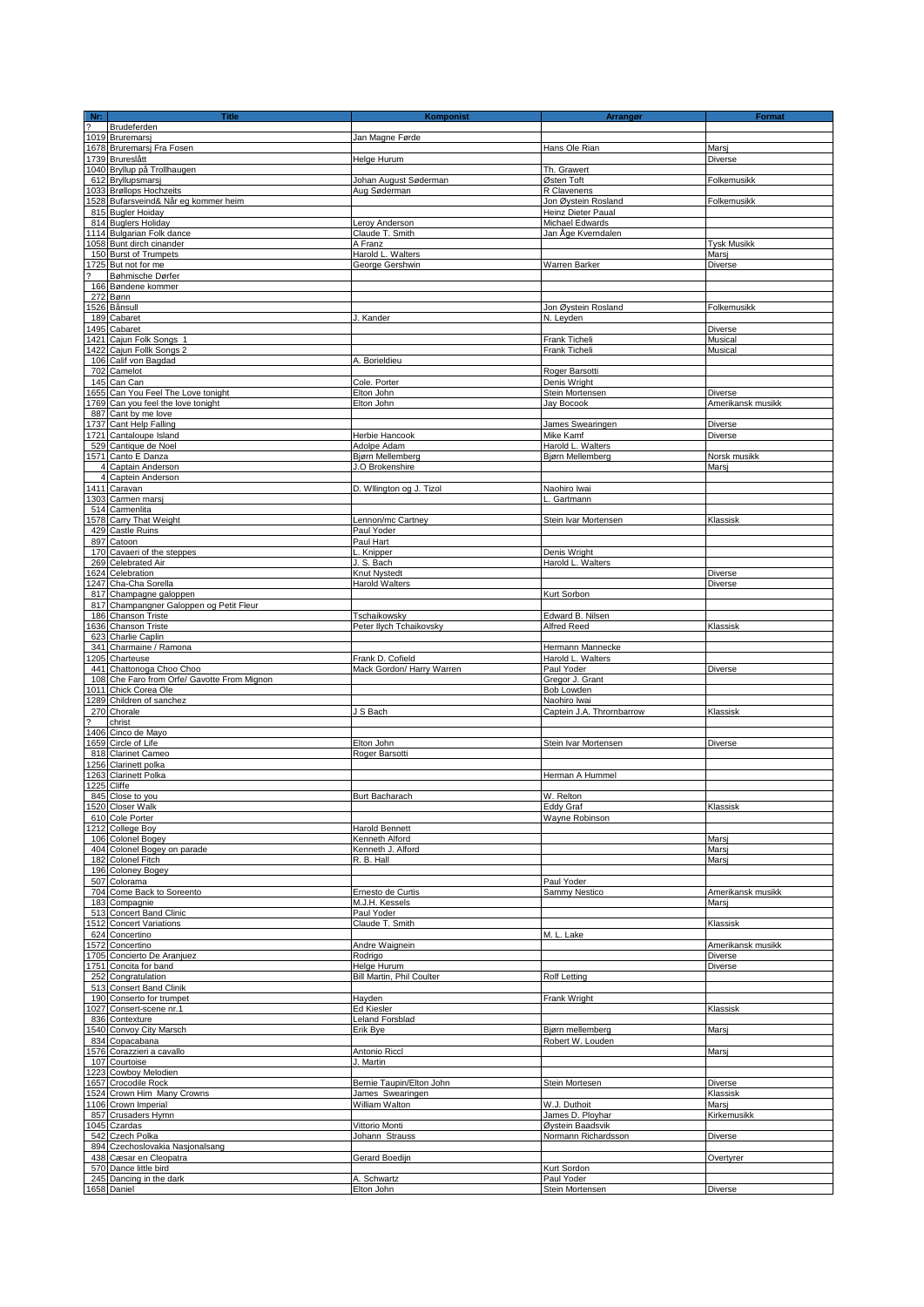| Nr:                      | <b>Title</b>                                                       | <b>Komponist</b>                      | Arrangør                       | Format                |
|--------------------------|--------------------------------------------------------------------|---------------------------------------|--------------------------------|-----------------------|
|                          | 882 Danmark deiligste Vang og Vænge                                |                                       |                                |                       |
|                          | 881 Danmark frihetssang                                            |                                       |                                |                       |
|                          | 516 Dansen går på ala bryggona                                     |                                       | Lennart Fors                   |                       |
|                          | 561 Das land des løchelns                                          |                                       |                                |                       |
|                          | 805 De fåvitska jungfrurna                                         | Kurt Atterberg                        | Gøsta Morberg                  |                       |
|                          | 304 De to trumpeter<br>1201 Deep River Rhapsody                    | Hans Peter Nilsen                     | Willy Mittelbach               |                       |
|                          | 156 Defilermarsj                                                   | Harold Walters<br>Alfred Svendsen     | Rolf Nøddelund / Gustav Lotter |                       |
|                          | 1622 Defying Gravity                                               | Steven Reineke                        |                                | Amerikansk musikk     |
|                          | 506 Deilig er jorden                                               | Juel-Frederiksen                      | Nils E. Nikolaisen             |                       |
|                          | 1608 Deir In De                                                    |                                       | Warren Barker                  | Diverse               |
|                          | 1216 Den ensomme gjeter                                            | <b>Richard Rodgres</b>                | <b>Rolf Letting</b>            | Musical               |
|                          | 535 Den fyrste gong                                                | Lars Søraas                           | Rolf Nøddelund                 |                       |
|                          | 512 Den første gang jag så deg                                     | <b>B.Sjøberg</b>                      | Robert Sjølin                  |                       |
|                          | 830 Den glade bageren i San Remo                                   | Evert Taube                           | Stig Gustafson                 |                       |
| 2                        | Den glade bakeren i San Remo                                       |                                       | Stig Gustafsen                 |                       |
|                          | 55 Den glade vandrer                                               | Lund                                  |                                | Marsj                 |
|                          | 305 Den hellige stad                                               | Stephen Adams                         | Frithjof Spalder               | Kirkemusikk           |
|                          | 104 Den norske armees tapto                                        | Oscar Borg                            |                                |                       |
|                          | 32 Den Norske Løve<br>Den store hvite flokk                        |                                       | Bjørn Mellemberg               | Mars                  |
| $\frac{3}{2}$            | Den store hvite flokk                                              |                                       |                                |                       |
|                          | 831 Den vakraste visan                                             | Lille Bror Søderlundh                 | Stig Gustafson                 |                       |
|                          | 1021 Der adler von Lille                                           | H.L.Blankenburg                       |                                | Marsj                 |
|                          | 132 Der Bettelstudent                                              | C. Millocler                          |                                |                       |
|                          | 1557 Der Det er vann er det båter                                  | Egil Monn Iversen                     | Lars Erik Gudim                | Klassisk              |
|                          | 882 Der er et yndig land                                           |                                       |                                |                       |
|                          | 274 Der Vogelhandler                                               |                                       | Max Rhode                      |                       |
|                          | 807 Der Zigeunerbaron                                              | Johann Strauss                        | Kurt Sorbon                    | <b>Tysk Musikk</b>    |
|                          | 1473 Destination                                                   |                                       | Jon Øystein Rosland            | Amerikansk musikkSOUL |
|                          | 204 Destiny<br>869 Det blir høst                                   | S. Baynes<br>Olav Berg                | J.Ord. Hume                    |                       |
|                          | 336 Det er makt i de folede hender                                 |                                       | Rolf Andersen                  |                       |
|                          | 1507 Det er nordmenn som er bra                                    |                                       |                                | Diverse               |
|                          | 850 Det er Telemark                                                | Jon Otterstad                         |                                |                       |
|                          | 1355 Det er vanskli å være beskjeden                               |                                       |                                |                       |
|                          | 1711 Det går et festtog gjennom landet                             | Carl-Andreas Næss                     | Idar Torskanger                | Marsi                 |
|                          | 848 Det lysner i skogen                                            |                                       | Bjarn Th. Larsen               |                       |
| $\overline{\phantom{a}}$ | Det sto seg et slag ti                                             |                                       |                                |                       |
| ?                        | Det sto seg et slag uti<br>197 Die Beiden Kleine Finken            | H. Kling                              |                                |                       |
|                          | 1084 Die Entfuhrung aus dem Serail                                 | W. A, Mozart                          | A. Rekling                     | Polka                 |
|                          | 1051 Die Italiener in Algiren                                      |                                       |                                |                       |
|                          | 1051 Die Perlen                                                    |                                       |                                |                       |
|                          | 1078 Die Perlen-fischer                                            | Georges Bizet                         | Arthur Seidel                  |                       |
|                          | 555 Die Schlittschuhlaufer                                         |                                       | Franz Bummeri                  |                       |
|                          | 110 Die Stimme von Portico<br>1071 Die Trompeten von Sakkingen     | P. F. E. Tauber<br>Victor E. Nessler  | Arther Nikssch                 | <b>Tysk Musikk</b>    |
|                          | 502 Dikter og Bonde                                                | FR. von Suppe                         |                                |                       |
|                          | 1059 Dikter og bonde                                               |                                       | M. Schøder                     |                       |
|                          | 1227 Diligensen                                                    | Jos Cleber                            | Helle Rosen                    |                       |
|                          | 114 Disciplin marsj                                                | <b>Richard Lindebro</b>               |                                | Marsj                 |
|                          | 1202 Dixie Parade                                                  |                                       | Willy Løffler                  |                       |
| $\overline{\phantom{a}}$ | Dixie-marsj<br>112 Dixiland                                        | R, S. Stoddon                         | J.Ord. Hume                    |                       |
|                          | 585 Dixiland band                                                  | Deke Moffitt                          |                                | Amerikansk musikk     |
|                          | 1504 Dixiland Strut                                                | Frank D. Cofield                      |                                | Marsi                 |
|                          | 348 Donkey Serenade                                                | R.Friml&H.Stothart                    | Willy Hautvast                 | Diverse               |
|                          | 174 Dont Bothet                                                    | H.H. M. Romakurs                      |                                |                       |
|                          | 851 Dont cry for me Argentina                                      | Andrew Lloyd Webber                   | Leiv Flisnes                   |                       |
|                          | 1656 Dont Go Breaking My Heart                                     | Ann Orson/Carte Blanche<br>Elton John | Stein Mortensen                | Diverse               |
|                          | 1666 Dont Let the sun go Down on me<br>56 Down by the river side   |                                       | Stein Ivar Mortensen           | Diverse               |
|                          | 36 Down By The Riverside                                           | H. Walters                            |                                |                       |
|                          | 1255 Down the street                                               |                                       |                                |                       |
|                          | 1352 Down The street                                               |                                       |                                |                       |
|                          | 1286 Doxology                                                      |                                       | <b>William Himes</b>           |                       |
|                          | 210 Drapeau Flottant                                               |                                       |                                |                       |
|                          | 841 Drink to me only with Thines eyes<br>1248 Drums and bugles     | Ed Chenette                           | M.L.Lake                       | Marsj                 |
|                          | 534 Dry Bones                                                      |                                       |                                |                       |
|                          | 1257 Dry Bones                                                     |                                       |                                |                       |
|                          | 1474 Drømmedame                                                    |                                       |                                | Diverse               |
|                          | 552 Drømmen om Elin                                                |                                       | Lev Flisnes                    |                       |
|                          | 882 Du gamla du fria<br>1503 Du må`kke komme her og komme her      |                                       |                                | Diverse               |
|                          | 274 Du und du                                                      |                                       |                                |                       |
|                          | 701 Dubinushka                                                     | Rimsky - Korsakow                     | L.W. Chiderster                |                       |
|                          | 407 Durch Kamp zum Sieg                                            | Franz von Blon                        |                                |                       |
|                          | 1346 E Pluribus Unum                                               |                                       | John P.Paynter                 |                       |
|                          | 1518 E'Spenstig                                                    | <b>Torstein Aagaard Nilsen</b>        |                                | Diverse               |
|                          | 185 Eagle eyes<br>319 Eq veit i himmelrik ei borg                  | Edwin Franko Goldman<br>Valter Aamodt |                                | Marsj                 |
|                          | 1404 Eg veit i himmelrik ei borg                                   |                                       | B. Mellemberg                  | Kirkemusikk           |
|                          | 1020 Eie Ehrenwache                                                | Julius Lehoefeardti                   |                                |                       |
|                          | 1036 Ein Alpenrosen Alpenblümchen                                  |                                       |                                |                       |
|                          | 616 Ein Bisschen Frieden                                           | Ralph Siegel                          | Leiv Flisnes                   | <b>Tysk Musikk</b>    |
|                          | 1028 Ein Frühlingsmorgen Polka                                     | Aug. Lude                             |                                |                       |
|                          | 808 Ein Wintermarchen                                              |                                       |                                |                       |
|                          | 810 Ein Wintermarchen                                              | Adam Gorb                             | Kurt Sorbon                    | <b>Tysk Musikk</b>    |
|                          | 1648 Eine Kleine Walzermusik<br>1560 Eine Kleine Yiddishe Ragmusik | Adam Gorb                             |                                | Musical               |
|                          | 715 Einleitung und Brautchor                                       | R. Wagner                             | F. Burald                      | <b>Tysk Musikk</b>    |
|                          | 408 Einzug schneidiger truppen                                     | H. L. Blankenburg                     |                                |                       |
|                          | 547 Einzugsmarsch der Bojaren                                      |                                       |                                |                       |
|                          | 1031 El Abanico                                                    | A Javaloyes                           | J. Ord Hume                    | Marsj                 |
|                          | 1712 El Camino Real                                                | Alfred Reed                           |                                | Diverse               |
|                          | 149 El Capitan<br>461 El condor Paza                               | Sousa                                 | Hans Kolditz                   | Marsi                 |
|                          | 1587 Eleanor Rigby                                                 | John Lennon/Paul McCartney            | Stein Ivar Mortensen           |                       |
|                          | 1117 Elegy                                                         | John Barnes Chance                    |                                |                       |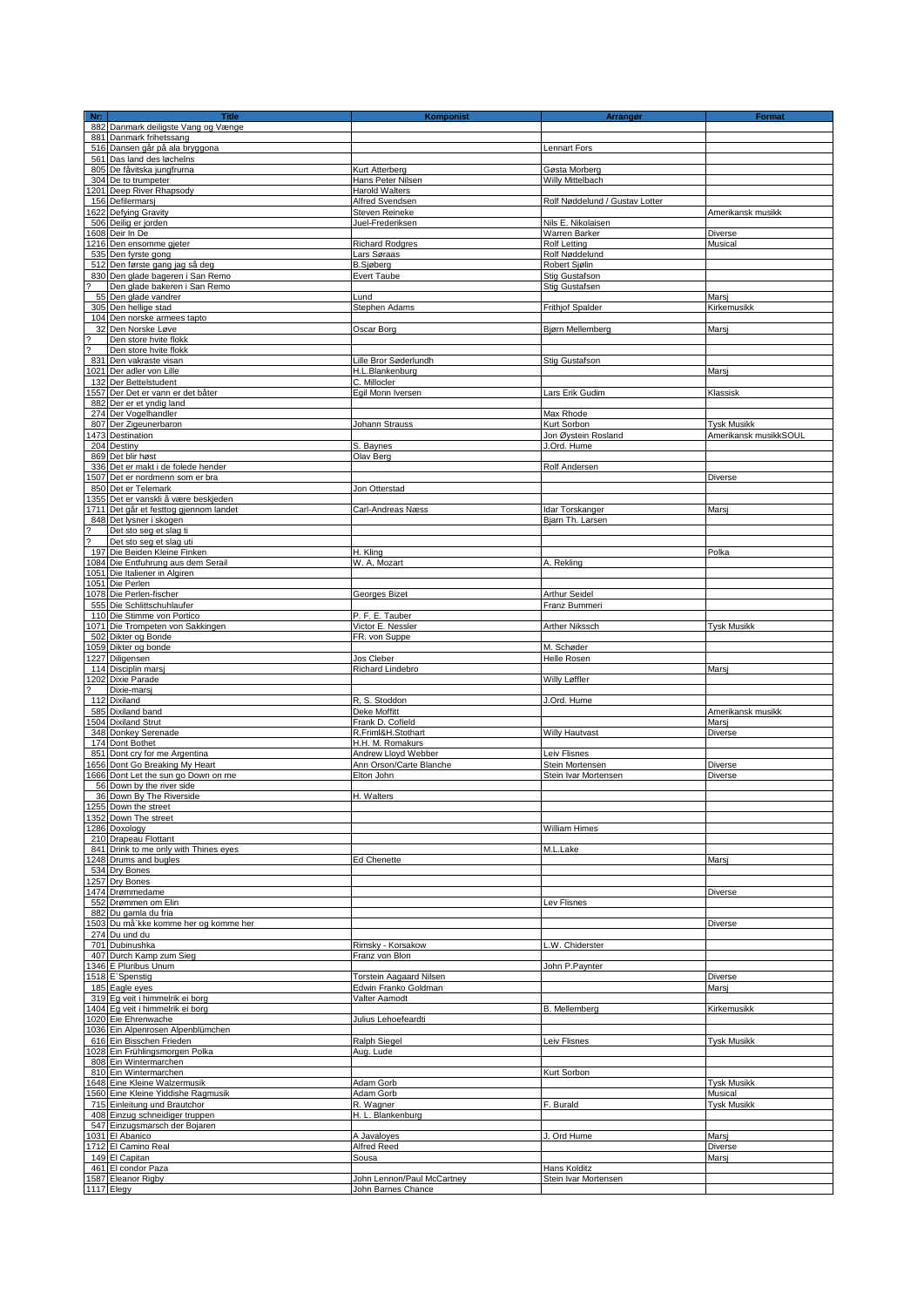|   | <b>Title</b>                                                        | Komponist                            | Arrangør                               | <b>Format</b>             |
|---|---------------------------------------------------------------------|--------------------------------------|----------------------------------------|---------------------------|
|   | 427 Elephantine polka                                               | L. P. Laurendeau                     |                                        |                           |
|   | 515 Elisabetan serenade                                             | Ronald Binge                         | W J Duthoit                            |                           |
|   | 889 Elsa's procession to the Cathedral                              | Richard Wagner                       | Lucien Cailliet                        |                           |
|   | 1325 Elton John in concert                                          | G. Gershwin and Ira Gershwin         | Don Cambel<br>Warren Barhev            | Musical<br><b>Diverse</b> |
|   | 1734 Embraceable You<br>1088 Emigrantvise                           |                                      | Helge Hurum                            | Diverse                   |
|   | 1358 Emperata Overture                                              | Claude T. Smith                      |                                        |                           |
|   | 1319 En gang, et sted                                               | Maurice Jarre                        | Rolf Letting                           |                           |
|   | 1632 En Nordkapphilsen                                              | Odd Rogne                            |                                        | Diverse                   |
|   | 1652 En Sommarafton (Soiree Dete)                                   | Emil Waldteufel                      | Stig Gustafson                         | Svensk musikk             |
|   | 1069 En sommerdag i Norge                                           | Rud Willers                          |                                        |                           |
|   | 1619 En Stjerne Skinner i natt                                      | Tore W, Aas                          | Inge Sunde                             |                           |
|   | 1615 en stjerne skinner i natt                                      | Georg Friedrich Hendel               | Svein Henrik Giske                     | Overtyrer                 |
|   | 1506 En sørgelig liten vise (Og mannen ville fra nissen flytte      |                                      |                                        | <b>Diverse</b>            |
|   | 1262 Entry Of The Boyares<br>1248 Entry of the Gladiators           |                                      | Clifford P.Barnes                      |                           |
|   | 1251 Erfolgs-marsch                                                 | Julius Fucik<br>W. Kopeszky          | Harold L. Walters<br>Karl Jugel Janson | Marsi                     |
|   | 714 Erlenhügel overture                                             |                                      | Fr. Kuhlaz                             | Tysk MusikkOvertyrer      |
|   | 331 Ernst August                                                    | H. L. Blankenburg                    | P. J. Molenburg                        |                           |
|   | 711 Errinnern sie sich noch                                         |                                      | Josef Bach                             |                           |
|   | 573 Espana                                                          |                                      |                                        |                           |
|   | 1444 Eternal Fater                                                  |                                      | Jacob De Haan                          | Kirkemusikk               |
|   | 462 Evergreen für Blasmusik                                         |                                      | Karl Pfortner                          |                           |
|   | 1279 Everybody needs somebody                                       | Jerry Wexler                         | T. Oud                                 |                           |
|   | 1382 Exercises for ensemble drill                                   |                                      |                                        |                           |
|   | 1066 Fackel Tanz nr. 1                                              | G. Meyerbeer                         | F. Burald                              | <b>Tysk Musikk</b>        |
|   | 83 Faithful and Bold<br>1425 Fanfarer                               | Arnold Rust                          |                                        | Marsi                     |
|   | 1370 Fantasy On Greensleeves                                        |                                      | Ken Dye                                |                           |
|   | 138 Fanvakten                                                       | K. Ekstrom                           | Gustavson                              |                           |
|   | 1017 Farvel til en slavisk kvinne                                   | Vasiliev Akapkin                     | Jan Eriksen                            |                           |
|   | 188 Fascinating drums                                               | <b>Ted Huggins</b>                   |                                        |                           |
|   | 118 F-båten                                                         |                                      |                                        | Marsi                     |
|   | 703 F-båten                                                         | Sanstrøm                             |                                        | ORIGINALERMarsjGammel     |
|   | 1724 Feeling Good<br>618 Feelings                                   | Leslie Bricusse<br>Morris Albert     | Reid Gilje<br>Bob Lowden               | Diverse                   |
|   | 504 Fem vårmelodier                                                 |                                      | G. Morberg                             | Overtyrer                 |
|   | 129 Festintrade                                                     | K. Grimstad                          |                                        |                           |
|   | 1255 Festivalmarsj                                                  | Kai Tønnesen                         |                                        |                           |
|   | 1401 Festivo                                                        |                                      | <b>Edvard Gregson</b>                  |                           |
|   | 1284 Festivo overture                                               | Dmitri Shostakovich .Opus 96         | Donald Hunberger                       | Russisk musikk            |
|   | 821 Festmarsj                                                       | Christian Teilman                    | Rolf Nøddelund                         |                           |
|   | 4 Fest-Marsj<br>869 Fest-marsj                                      |                                      |                                        |                           |
|   | 98 Festmarsj /Hans Vaagen                                           | Knut Glomsås / Alfred Evensen        |                                        | Marsj                     |
|   | 131 Festovertoure                                                   | F. Suppe                             | A. Mader                               |                           |
|   | 1119 Festpolonaise                                                  | Joh. Svendsen                        |                                        | Diverse                   |
|   | 509 Fiddler on the roof<br>1026 Finale                              | Jerry Harwick<br>Anton Dvorak        | Erik W.G. Leidzen                      | <b>Diverse</b>            |
|   | 114 Finlandia                                                       | J.Sibelius                           | L. Coillet                             |                           |
|   | 526 Finlandia                                                       |                                      |                                        |                           |
|   | 284 Fiolen min                                                      | J E Øst                              | R.S. Pedersen                          |                           |
|   |                                                                     |                                      |                                        |                           |
|   | 1242 First Suite in E for Military Band                             | <b>Gustav Holst</b>                  | <b>Colin Matthews</b>                  | Marsi                     |
|   | 1417 First Suite in Eb for Military Band                            | <b>Gustav Holst</b>                  |                                        | Originaler                |
|   | 1453 First Suite in Eb forMilitary Band                             | <b>Gustav Holst</b>                  | Frederick Finnell                      | Klassisk                  |
|   | 1634 Fisarmoniche in parata                                         | Hilmar Fredriksen                    | Helge Kjellin                          | Diverse                   |
|   | 317 Fiell-Noreg                                                     | Sparre Olsen                         | Valter Aamodt                          |                           |
|   | 1551 Fjellsangen                                                    | Helge Hurum                          |                                        |                           |
| 2 | 863 Fjelltrallen                                                    | Egil Storbekken                      | Rolf Letting                           |                           |
|   | Fjerde copanie's marsj<br>95 Fjorden, vår fjord / I September, vals | Per Reidarson                        |                                        |                           |
|   | 248 Fjærran från balen                                              | E. Gillet                            |                                        | Svensk musikk             |
|   | 1408 Flaggfanfare                                                   |                                      |                                        |                           |
|   | 1491 Flickorna från Småland                                         |                                      |                                        | <b>Diverse</b>            |
|   | 589 Florentiner Marsch                                              | Julius Fucik                         | <b>Fredrick Fennell</b>                |                           |
|   | 1731 Flower Duet<br>449 Flower song                                 | Leo Delibess<br>Greorg Bizet         | Jerry Brubakker<br>A. Austin Harding   | Diverse                   |
|   | 886 Folk Dances                                                     | Dimitri Shostakovitch                | Frank Erickson                         |                           |
|   | 1095 Folk Song Suite                                                | R. Vaighan Williams                  |                                        | Amerikansk musikk         |
|   | 1361 Folksong 2                                                     | John Barnes Chance                   |                                        |                           |
|   | 1085 Football Grand Entry                                           | Harold L. Walters                    |                                        | Marsj                     |
|   | 1519 For Full Musikk                                                | Kai Tønnesen                         |                                        | Marsj<br>Klassisk         |
|   | 1523 Forget me not o dearest lord<br>144 Fotballmarsi               | J.S.Bach<br>Oscar Borg               | <b>Alfred Reed</b>                     | Marsj                     |
|   | 176 Four episodes for band                                          | J. J. Morrissey                      |                                        |                           |
|   | 1015 Four Scottish Dancec                                           |                                      |                                        |                           |
|   | 1437 Fra Borge                                                      | <b>Torstein Aagaard-Nilsen</b>       |                                        | Folkemusikk               |
|   | 234 Fra Ernst Rolf's Tid                                            | B. Hansen                            |                                        |                           |
|   | 1009 Fra Norske musikkspill                                         |                                      | Frode Thingnæs<br>Naohiro Iwai         |                           |
|   | 1457 Frank Sinatra hits Medly<br>1301 Fransk Militærmasj            |                                      | J.S. Scrdy                             | Musical                   |
|   | 813 Franz Grothe Erfolge                                            | Willi Løffler                        |                                        |                           |
|   | 1276 Free World fantasy                                             | Jacob De Haan                        |                                        |                           |
|   | 453 Freedom                                                         | Edward B. Nilsen                     |                                        |                           |
|   | 1265 Freedom Road                                                   |                                      |                                        |                           |
|   | 181 Frei Weg<br>1516 Fresh                                          | C. Latann<br>Torstein aagaard Nilsen |                                        | Marsj<br><b>Diverse</b>   |
|   | 1290 Friaren                                                        | Jan Magne Førde                      |                                        |                           |
|   | 619 Frida                                                           | <b>Birger Sjøberg</b>                | Stig Gustafsen                         | Svensk musikk             |
|   | 409 Friedensglocken/ Ein Leckerbissen                               | Ernst Urbach                         |                                        |                           |
|   | Frihets-marsj                                                       |                                      |                                        |                           |
|   | 1517 Fritiof Anderssons Paradmarsch                                 | Evert Taube                          | Anders Widestrand                      | Marsi                     |
| 2 | 191 Front section<br>Front Section marsch                           | E. E. Bagley                         |                                        | Marsi                     |
|   | 115 Fruhlings Erwachen                                              | E. Bach                              | Schidt-Köhter                          |                           |
|   | 536 Fröken Fröken                                                   | Thore Skogmann                       | Leiv Flisnes                           | Diverse                   |
|   | 862 Fun Way                                                         |                                      |                                        |                           |
|   | 1610 Funiculi Funicula                                              | Luigi Denza                          | Alfred Reed                            | Klassisk                  |
|   | 1200 Fur Feiern und Feste<br>127 Første Suite LArlesienne           | G. Bizet                             |                                        |                           |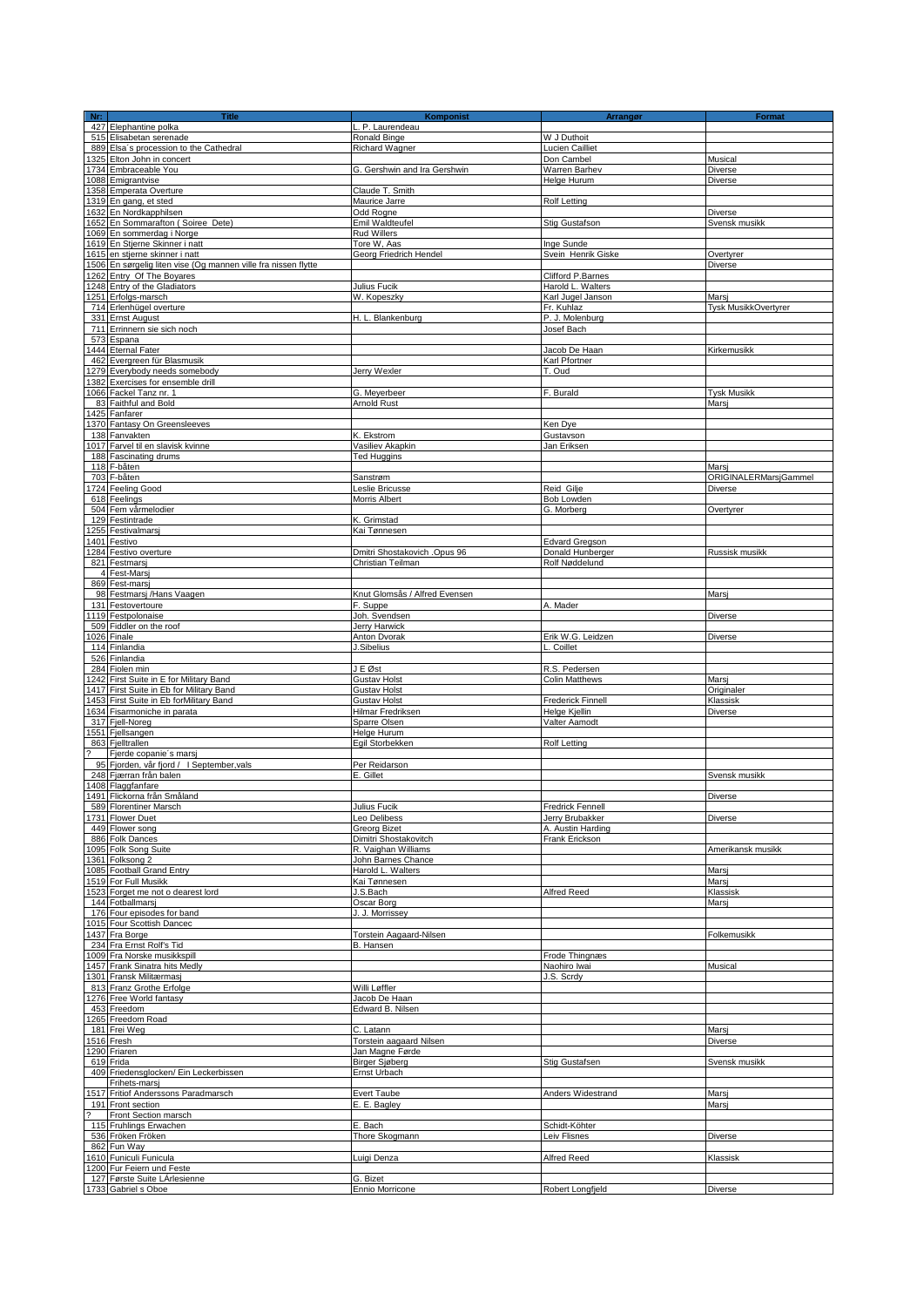| Nr: | <b>Title</b>                                       | <b>Komponist</b>                        | <b>Arrangør</b>          | Format            |
|-----|----------------------------------------------------|-----------------------------------------|--------------------------|-------------------|
|     | 1546 Gabriellas sang                               |                                         |                          | Svensk musikk     |
|     | 275 Gala for Band                                  |                                         |                          |                   |
|     | 1226 Galant Marines                                |                                         |                          |                   |
|     | 32 Gamle Halden marsi                              | Oscar Borg                              | T Kolaas                 | Marsi             |
|     | 11 Gamle viser                                     |                                         |                          |                   |
|     | 892 Gammal fabodsalm Från Dalarne                  | oskar Lindberg                          | Christer Johannesen      | Klassisk          |
|     | 464 Gammel jegermarsj 2 stk                        |                                         | Ø. Strand/W. Vieth       | Marsi             |
|     | 222 Gammel-Dans                                    |                                         |                          | Norsk musikk      |
|     | 451 Gammeldans for blåseorkester                   |                                         | Rolf Andersen            | Gammeldans        |
|     | 442 Gammeldans norsk                               |                                         | Joh Otterstad            | Gammeldans        |
|     | 192 Gatemarsj 1-2-3-4 hjalmar johansen             | Oscar Lier                              |                          | Marsi             |
|     | 282 Gavatte                                        | A Wold                                  |                          |                   |
|     | 1041 Gavotte                                       | Edw. Grieg                              | H A Hall                 |                   |
|     | 139 General Cedersihiold                           | Per Grundstrøm                          |                          | Marsj             |
|     | 557 George Brown\s Fiddle                          |                                         |                          |                   |
|     | 283 George Gerswin selection                       |                                         | David Bennett            |                   |
|     | 52 Georgia on my mind                              | Hoagy Carmichal                         | A Hal Leonard            | Amerikansk musikk |
|     | 1096 Georgia On my mind                            | Hoagy Carmichael                        | John Higgins             |                   |
|     | 1498 Georgia on my mind                            |                                         | John Higgins             | <b>Diverse</b>    |
|     | 280 Georgia Rumba                                  | Ivor Slaney                             |                          | Amerikansk musikk |
|     | 586 Geschichten aus dem Wienerwald                 | Johann Strauss                          | Hans Kliment             |                   |
|     | 278 Gesu Bambino                                   |                                         | James D- Playha          |                   |
|     |                                                    |                                         | <b>Charles Sayre</b>     |                   |
|     | 369 Gesu Bambino                                   |                                         |                          |                   |
|     | 622 Getting Happy                                  | Dave Wolpe                              |                          |                   |
|     | 1372 Giligia                                       | Alfred Reed                             |                          |                   |
|     | 3 Gippsland March                                  | Alex Lightgow                           | M. L. Lake               | Marsi             |
|     | 1102 Give us peace                                 |                                         | <b>Ted Huggens</b>       | Diverse           |
|     | 1332 Gjør Døren Høy                                | P. Steenberg                            | Ø. Strand 1999           | Julesanger        |
|     | 1322 Glade musikanter                              |                                         |                          |                   |
|     | 254 Glenn Miller Story                             | P. Meinhold & B. Eglub ??               |                          | Amerikansk musikk |
|     | 118 Gloria                                         | W. Mozart                               |                          |                   |
|     | 177 Glory of the Trupets                           | J. O. Brockenshire                      |                          | Marsj             |
|     | 1336 God bless' the child                          |                                         | Bjørn Morten Kjærnes     |                   |
|     | 1232 God of our Fathers                            | Claude T. Smith                         | George Warren            | Klassisk          |
|     | 369 Godnattvals                                    |                                         |                          |                   |
|     | 207 Godnatt-vals                                   |                                         |                          |                   |
|     | 829 Gold and silver                                | Frans Leehar                            |                          |                   |
|     | 1683 Golden Jubilee                                | John Philip Sousa                       | <b>Fredrick Fennell</b>  | Marsj             |
|     | 842 Good old days sing a long                      |                                         |                          |                   |
|     | 1682 Goodbye Yellow Brick Road                     | Berni Taupin/ Elton John                | Stein Ivar Mortensen     | Diverse           |
|     | 835 Gospel John                                    | <b>Jeff Steinberg</b>                   | Bob Lowden               |                   |
|     |                                                    |                                         |                          | Salmer            |
|     | 1585 Got to get you into my life                   | John Lennon/Paul McCartney              | Stein Ivar Mortensen     |                   |
|     | 249 Gouden Parade                                  | J. Wichers                              |                          | Marsi             |
|     | 105 Graaf Zeppelin                                 | Teike                                   |                          |                   |
|     | 1269 Granada                                       | Agustin Lara                            | Kazuhiro Morita          | Diverse           |
|     | 1618 granada                                       | Jimmy Webb                              | Philip Sparke            | Amerikansk musikk |
|     | 261 Great Film Themes                              |                                         |                          |                   |
|     | 1297 Greensleeves                                  |                                         | Alfred Reed              | Diverse           |
|     | 580 Grieg                                          | <b>Edvard Grieg</b>                     | Paul Yoder               |                   |
|     | 803 Grigri                                         | Paul Lincks                             |                          | Overtyrer         |
|     | 864 Grimstad-viser                                 | Farsetlund                              |                          |                   |
|     | 100 Grini-marsjen                                  | Otto Nielsen                            |                          | Marsj             |
|     | 4 Gud signe vår konge god                          |                                         |                          | Salmer            |
|     | 867 Gud signe vårt dyre fedreland                  |                                         |                          |                   |
|     | 208 Gullregnsvals                                  | E. Waldtemfel                           | V. A. Reckling           |                   |
|     | 315 Gærdebylåten                                   | Hjort Anders Olsen/Thoralf Engebrethsen |                          | Svensk musikk     |
|     | 563 Gøk-valsen                                     |                                         |                          |                   |
|     | 350 Gånglåt från Gille                             |                                         | Curt Larsson             | Svensk musikk     |
|     | 449 H.K.H. Prinsesse Ingrid Alexandras Honnørmarsj | Bjørn Mellemberg                        |                          | Marsj             |
|     | 1364 H.M.Kong Harald V's honnørmarsj               | Leiv Flisnes                            |                          | Marsi             |
|     | 410 Hail to the Spirit of Liberty                  | John Ph. Sousa                          | von Camillo Morena       | Marsi             |
|     | 191 Hair                                           | G. M. Durmondt                          | L. Gottlöder             | Musical           |
|     | 540 Halleluja                                      | K. Oshrat/ S. Orr                       | Leiv Flisnes             | Julesanger        |
|     | 519 Halleluja chour                                |                                         |                          |                   |
|     | 459 Halters Hits and Evergreens for Brass band     |                                         | Hans Kolditz             |                   |
|     | 318 Hamarsangen                                    |                                         |                          |                   |
|     | 20 Hands acrosds the sea                           | J. P. Sousa                             |                          | Marsj             |
|     | 265 Hans Christian Andersen selection              | F. Loesser                              | W. J. Duthoit            |                   |
|     | 1565 Hansel und Grete                              | Euglebert umperdink                     | Idar Torskhaugevoll      | Klassisk          |
|     | 720 Happy Days                                     | Joseph Skornicka                        |                          | Marsi             |
|     | 1709 Har en Drøm                                   | Svein Gundersen                         | Bjørn M. Kjærnes         | Diverse           |
|     | 1243 Harbor Parle holiday                          |                                         |                          |                   |
|     | 1649 Harlem                                        |                                         | <b>Anders Widestrand</b> |                   |
|     |                                                    | <b>Evert Taube</b>                      | Wim Laseroms             | Diverse           |
|     | 1767 Harmonique                                    |                                         |                          | Marsj             |
|     | 1221 Harstadsangen                                 |                                         | Torbjørn Harr Hvalryg    |                   |
|     | 1548 Haugelåt                                      |                                         |                          |                   |
|     | 225 Havah Nagilah                                  |                                         | H. L. Walters            |                   |
|     | 867 Havren                                         | <b>Aksel Agerby</b>                     |                          |                   |
|     | 457 Hawaii five-o                                  | Wagner                                  |                          |                   |
|     | 287 Haydein wariations                             | Johannes Brahms                         | John Wasson              | Amerikansk musikk |
|     | 882 Haydn Adadigo fra Kaiser kvartetten            |                                         |                          |                   |
|     | 262 Haydn's no 1                                   | Haydn                                   | E. Newton                |                   |
|     | 1224 Headliners                                    |                                         |                          |                   |
|     | 1087 Heal the world                                |                                         | Ron Sebregts             | Diverse           |
|     | 1387 Heia Tufte                                    |                                         |                          |                   |
|     | 357 Heidshi Bumbeidshi                             |                                         |                          |                   |
|     | 56 Heigh-Ho                                        | <b>Larry Morey</b>                      | John Cacavas             |                   |
|     | 411 Heil Europa                                    | Franz von Blon                          |                          | Marsj             |
|     | 416 Heinzelmanchems Wachtparade                    | K.Noack                                 | A.Bils                   | Marsi             |
|     | 1400 Hello Sunshine                                | Yoshio Matsuo                           |                          | Mars              |
|     | 203 Hemvarnsmarscn                                 | Helge Damberg                           | Birger Jarl              | Marsj             |
|     | 1048 Herkstwejsen                                  |                                         |                          |                   |
|     | 276 Herlem Shadows                                 |                                         |                          |                   |
|     | 1253 Herlighetens morgen                           |                                         |                          |                   |
|     | 22 He's got the whole world in his hands           |                                         | Harold L. Walters        | Kirkemusikk       |
|     | 461 Hey Capello                                    |                                         | Hans Kolditz             |                   |
|     |                                                    |                                         |                          |                   |
|     | 1412 Hey Jude                                      | John Lennon oh Paul Macartney           | Naohiro Iwai             |                   |
|     | 1484 Hey Jude                                      | Lennon McCartney                        |                          | <b>Diverse</b>    |
|     | 1588 Hey Jude                                      | John Lennon/Paul McCartney              | Stein Ivar Mortensen     | Klassisk          |
|     | 215 Hey, Look me over                              | Cy Coleman                              |                          |                   |
|     | 1258 High School cadets /<br>Salutation            | Philip Sousa<br>Roland F. seitz         | James A. Scott           | Marsj             |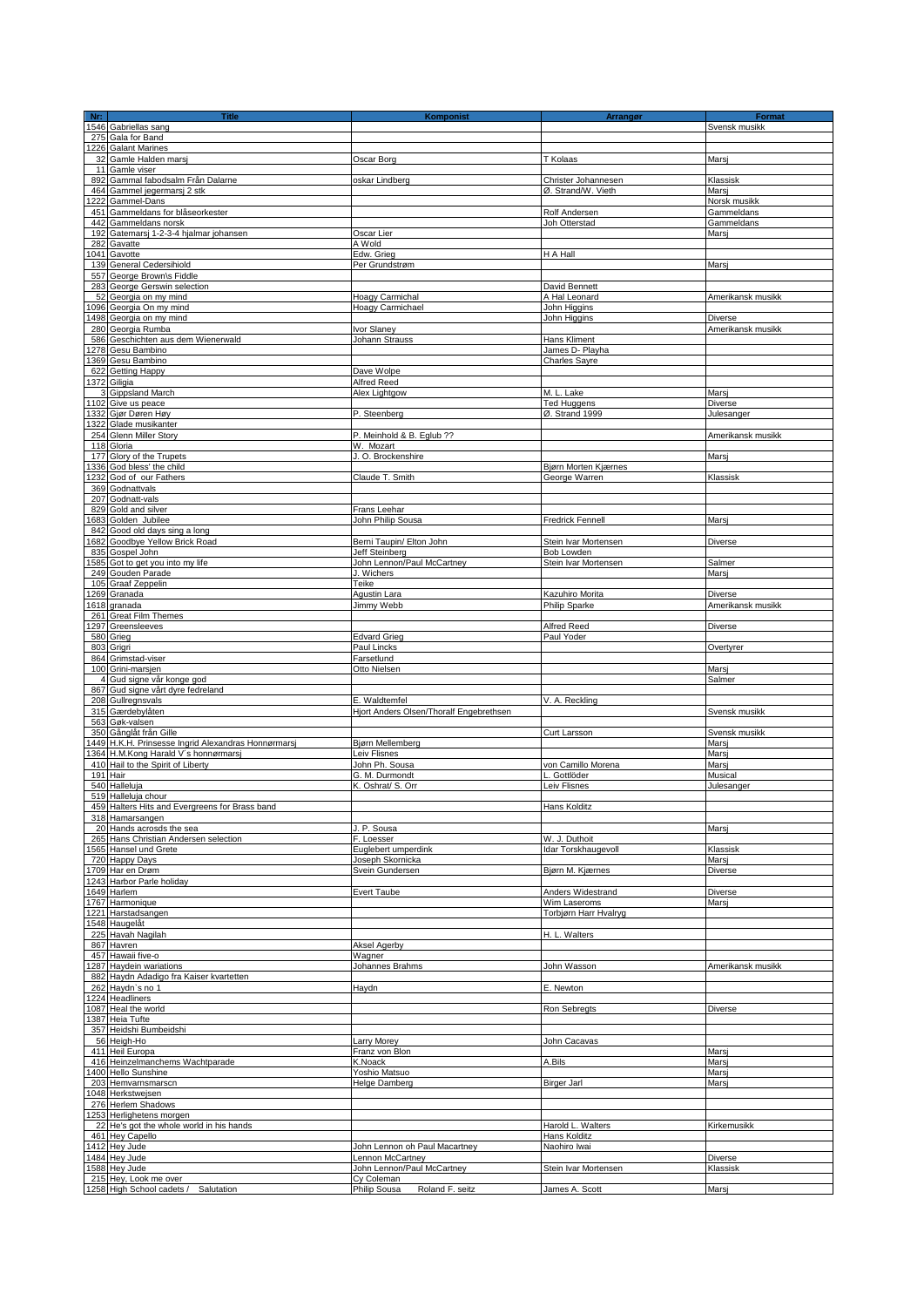| $Nr$ :                   | <b>Title</b>                                                      | Komponist                                   | Arrangør                                         | <b>Format</b>                           |
|--------------------------|-------------------------------------------------------------------|---------------------------------------------|--------------------------------------------------|-----------------------------------------|
|                          | 43 High Society                                                   | Porter Stall/Melrose                        |                                                  | Marsi                                   |
|                          | 1405 Highland cathedral                                           |                                             | Thor Petter Thomsen                              |                                         |
|                          | 893 Highlights from Chess                                         | Benny Andersson                             | Jerry Nowak                                      |                                         |
|                          | 155 Hilsen til Lillehammer                                        | Oskar Borg                                  |                                                  | Marsi                                   |
|                          | 211 Hilsen til Norge                                              | Kjell Jørgensen                             |                                                  |                                         |
|                          | 431 Hilsen til Prøysen                                            | Henry Filmore                               |                                                  |                                         |
|                          | 30 His Excellency<br>228 His Honor                                | H. Fillmore                                 | F. Fennell                                       | Marsj                                   |
|                          | 880 Hjem fra Langenes                                             | Fasmer Dahl                                 |                                                  |                                         |
|                          | 213 Hjem til min farm                                             | Guion                                       |                                                  |                                         |
|                          | 1513 Hjemad Homeward                                              | <b>Edvard Grieg</b>                         | John Brakstad                                    | Overtyrer                               |
|                          | 1511 hjemad                                                       | edvard grieg                                | John Brakstad                                    | Klassisk                                |
|                          | 528 Hjemlandet                                                    |                                             |                                                  |                                         |
|                          | 608 Hoch Heidecksburg                                             | R. Herzer                                   | <b>Richard Hubert</b>                            | Marsj                                   |
| 412                      | Hoch Hobsburg                                                     | J. N. Krâl                                  |                                                  |                                         |
|                          | 1032 Hochzeitständchen serenade                                   | Oscar Klose op 56                           |                                                  |                                         |
| 833                      | Holiday for winds                                                 |                                             | Glenn Osser                                      |                                         |
|                          | 882 Hollandsk nasjonalsang                                        | A. Johansen                                 |                                                  | Marsi                                   |
|                          | 24 Holmenkolmarsj<br>538 Home to our Mountains                    | G. Verdi                                    | J. B. King                                       | Klassisk                                |
|                          | 114 Honnør for Dannebrog                                          |                                             |                                                  |                                         |
|                          | 349 Hootenanny                                                    | <b>Harold Walters</b>                       |                                                  | Folkemusikk                             |
|                          | 1224 Host of freedom                                              |                                             |                                                  |                                         |
| 1472                     | How Sweet It IsTo Be Loved By U                                   |                                             | Jon Øystein Rosland 2002                         | Amerikansk musikkSOUL                   |
| 1253                     | Humns and chorals                                                 |                                             |                                                  |                                         |
|                          | 1025 Humoreske                                                    | Anton Dvorak                                | W. Weide                                         |                                         |
|                          | 1556 Hungarian Dance No 5                                         | Johannes Brahms                             | <b>Eric Osterling</b>                            | Diverse                                 |
|                          | 466 Hungariana                                                    | W. J. Duthoit                               | Adolf Lotter                                     |                                         |
|                          | 869 Husker du vår siste kveld<br>1530 Huttemegtu & Tukthusen      | Reidar Thommessen                           | Jon Øystein Rosland                              | Folkemusikk                             |
| 179                      | Hymn                                                              | N. Larsen                                   | E. Stensaas                                      |                                         |
|                          | 1740 Hymn For A Child                                             | James Swearingen                            |                                                  | Diverse                                 |
|                          | 850 Hymnus                                                        | Karl Zodel                                  |                                                  |                                         |
|                          | 167 Høhetspretter                                                 |                                             | Ø Toft                                           | Julesanger                              |
|                          | 560 I bryllupsgården                                              |                                             |                                                  |                                         |
| 235                      | I en skumringsstund                                               |                                             |                                                  | Gammeldans                              |
| 1686                     | 1471   Feel Good<br>I Feel Good                                   | James Brown<br>James Brown                  | Jon Øystein Rosland 2002<br>Stein Ivar Mortensen | Amerikansk musikkSOUL<br>Diverse        |
|                          | 861 I got rhythm                                                  | George Gershwin                             | Eric Osterling                                   |                                         |
|                          | 1675 I Just cant stop loving you                                  | Michael Jackson                             | John Higgins                                     | Diverse                                 |
|                          | 308 I midnattsolens land                                          | A Wold                                      |                                                  |                                         |
|                          | I september                                                       |                                             |                                                  |                                         |
|                          | 1698 I shot the Sheriff                                           | <b>Bob Marley</b>                           | Stein Ivar Mortensen                             | Diverse                                 |
|                          | 520 I valse takt med Evert                                        |                                             |                                                  |                                         |
|                          | 1469 I Want You Back<br>1665 I Was Made in England                | Jackson Five<br>Elton John                  | Jon Øystein Rosland 2002<br>Stein Ivar Mortensen | Amerikansk musikkSOUL<br><b>Diverse</b> |
|                          | 258 I'd like to teach the world to sing                           |                                             | W. Relton                                        |                                         |
|                          | 1663 I'm Still Standing                                           | Elton John                                  | Svein Ivar Mortensen                             | <b>Diverse</b>                          |
|                          | 1722 I've got you under my skin                                   | Cole Porter                                 | Reid Gilje                                       | <b>Diverse</b>                          |
|                          | 263 I'll take you home again Kathleen                             | Thomas P. Westendorf                        | P. Yoder                                         |                                         |
|                          | 1101 I'm gettin sentimental over you                              | G. Bassman                                  | Dick Ravenal                                     |                                         |
|                          | 33 I'm on my way                                                  | Harold L. Walters                           |                                                  | Marsj                                   |
|                          | 162 Ich sende diese blumen/ dir wir drei, der lanz und ich und du | F. Wagner                                   |                                                  |                                         |
|                          | 1674 If Thou be near<br>1470 If You Don't Love Me                 | J. S. Bach<br>Composer                      | Alfred Reed<br>Jon Øystein Rosland               | Tysk Musikk<br>Amerikansk musikkSOUL    |
|                          | 1068 Il barbiere                                                  | Rossini                                     |                                                  | Klassisk                                |
|                          | 595 Il Travatore                                                  | J. Hartmann                                 |                                                  |                                         |
|                          | 712 Im rhythmus der zeit                                          |                                             | Peter Fihn                                       |                                         |
|                          | 66 Im Zigeunerlager                                               | Max Zehte                                   |                                                  |                                         |
|                          | 1250 Immer fesch und flott                                        | H. Langauer                                 |                                                  | Marsi                                   |
|                          | 1061 Immer oder Nimmer                                            | Emil Waldteufel                             |                                                  | <b>Tysk Musikk</b><br>Marsi             |
|                          | 70 Imperial Echoes<br>116 In a Monestery garden/Bells Of Ouseley  | Arnold Safroni<br>A. Ketellbey              | J Ord Hume                                       |                                         |
|                          | 163 In a Persian marked                                           | A. W. Ketelbey                              |                                                  |                                         |
|                          | 1052 In Compagnie front                                           |                                             |                                                  | Marsi                                   |
|                          | 1479 In Dulci Jubilo                                              | J.S.Bach                                    | Alfred Reed                                      | Klassisk                                |
|                          | 1669 In Dulci Jubilo                                              | J S Bach                                    | Alfred Reed                                      | Klassisk                                |
|                          | 356 In rechte Baan                                                |                                             |                                                  |                                         |
|                          | 1245 In the hall of the mauntain king<br>505 In the mood          | <b>Edvard Grieg</b><br>Joe Garland          | John Wasson<br>Albert Ahronheim                  | Norsk musikk<br>Amerikansk musikk       |
|                          | 1347 In the navy                                                  | J. Morali, H. Beolo, V. Willis              | Lew Davison                                      |                                         |
|                          | 634 Indiana state band                                            |                                             |                                                  | Marsj                                   |
| 1552                     | Innvendo                                                          | <b>Michael Franks</b>                       | Jerome Thomas                                    |                                         |
| 8128                     | Instrumentalist                                                   | Joseph E. Skorrnicke                        |                                                  | Marsj                                   |
|                          | 109 Intermesso sinfonico aus Cavaleria Rusticana                  | P. Mascagni                                 | O. Brinkmann                                     |                                         |
|                          | 1703 Intermezzo no 1<br>352 Internasjonalen                       | Benny Andersson/ Bjørn Ulvæus               | Stein Ivar Mortensen                             | Diverse                                 |
|                          | 352 Internasjonalen                                               |                                             | Tonika. A. og B Jan Eriksen brukes ikke          |                                         |
|                          | 1554 Internasjonalen                                              | Pierre Degeyter                             | Øvind Strand                                     |                                         |
|                          | 1390 Intrada Jubilante                                            | David R. Gillin                             |                                                  |                                         |
| 1390                     | Intrada Jubilante                                                 |                                             |                                                  |                                         |
|                          | 1377 Intåg i sommerhagen                                          | Wilhelm Peterson-Berger<br>Alex F. Lightgow | A. Widestrand                                    |                                         |
|                          | 19 Invercargill<br>1609 Ireland                                   |                                             | L. P. Laurendeau<br>Warren Barken                | Marsi<br>Folkemusikk                    |
|                          | 1281 Irisch Tune from County Derry                                | Grainger                                    |                                                  |                                         |
|                          | 1717 ISJV-march                                                   | Lars Burud                                  |                                                  | Marsj                                   |
|                          | 866 Islands nasjonalsang                                          | Sv Sveinbjørsen                             |                                                  |                                         |
|                          | 866 Isola Valse de Ballet                                         | A. J. Weidt                                 | R E Hildreth                                     |                                         |
|                          | 1645 It's Raining Men                                             |                                             | Jon Øystein Rosland                              | Diverse                                 |
|                          | 1380 It's the gospel                                              | P. Laurendam                                |                                                  | Gospel                                  |
|                          | 209 Italian nights<br>Ja vi elsker                                |                                             | T. Tobaine                                       |                                         |
|                          | 1684 Ja Vi Elsker dette Landet med flere                          | R Nordraak                                  | Bjørn Mellemberg                                 | Norsk musikk                            |
|                          | 839 Ja, vi elsker dette landet                                    | R Nordraak                                  | Bjørn Mellemberg                                 |                                         |
| 1699                     | Jailhouse Rock                                                    | Jerry Eiber&Mike Steller                    | Stein Ivar Mortensen                             | Diverse                                 |
|                          | 1714 Janitsjarene Kommer                                          | Jan Robin Herregaarden                      |                                                  | Marsj                                   |
|                          | 866 Jazz-Pizzicato                                                | Leroy Anderson                              | J. Colmar                                        |                                         |
| 1594                     | Jeg har båret<br>Jeg lagde meg så silde                           |                                             | Haakon Esplo                                     | Folkemusikk                             |
|                          | 1625 Jeg vil ha en blå ballong                                    | <b>Billy Mure</b>                           |                                                  | Diverse                                 |
| $\overline{\mathcal{E}}$ | Jeg vil meg herren love                                           |                                             |                                                  |                                         |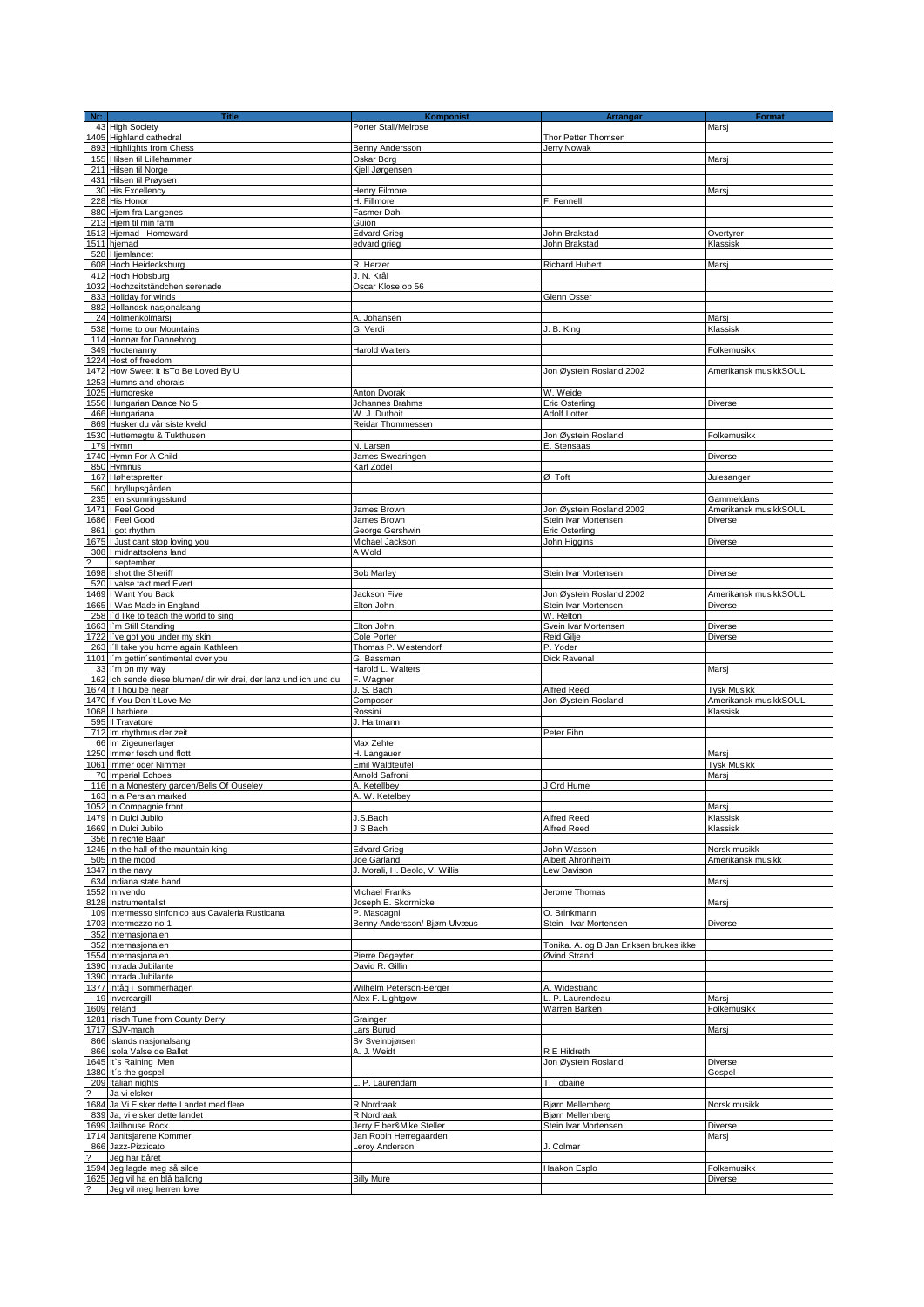| $rac{\mathbf{Nr:}}{?}$ | <b>Title</b>                                       | Komponist                             | Arrangør                    | <b>Format</b>              |
|------------------------|----------------------------------------------------|---------------------------------------|-----------------------------|----------------------------|
|                        | Jeg vil verge mitt land                            |                                       |                             |                            |
|                        | 1488 Jenter                                        |                                       |                             | Diverse                    |
|                        | 1668 Jesu, Joy of Man's Desiring                   | J S Bach                              | Alfred Reed                 | Klassisk                   |
|                        | 1679 Jesus Christ Superstar                        | Andrew Lloyd Webber                   | Robin O'Brien               | Klassisk                   |
|                        | 1383 Josephine                                     | Gus Kahn, Wagne King and Burke Bivers | Paul Yoder                  |                            |
|                        | 1049 Journy to Bethlehem                           |                                       |                             | Kirkemusikk                |
| 1680 Joy               |                                                    | Frank Ticheli                         |                             | <b>Diverse</b>             |
|                        | 1280 Joy of Music                                  | Jan Hadermann                         |                             |                            |
|                        | 1107 Joy to the world                              | G. F. Hendel                          | John Kinyon                 | Kirkemusikk                |
|                        | 334 Joyce's 71st N.Y. Regt March                   | Boyer-Lake                            |                             | Marsi                      |
|                        | 224 Joys of Spring                                 | C. W. Johnson                         |                             | Overtyrer                  |
|                        | 135 Jubilate                                       | M. Kjerulf                            |                             |                            |
|                        | 1716 Jubileum                                      | Johan Otterstad                       | Jan Robin Herregaarden      | Marsj                      |
|                        | Jubileums-Ausgabe des Halter's Tanzaldrun          |                                       |                             |                            |
|                        | 1431 Jubileumsmarsj                                | Hans Høimyr                           | Jan Robin Herregaarden      |                            |
|                        | 1010 Jubilæum                                      |                                       |                             |                            |
| 333                    | Judex                                              | Ch. Gounod                            | H. Christiansen             |                            |
|                        | 1730 Jul i Skomakergata                            | Bjørn Rønningen                       | Stein Ivar Mortensen        | Julesanger                 |
|                        | 1755 Jul Jul Strålande Jul                         | <b>Gustaf Nordgist</b>                | Idar Torskangerpoll         | Kirkemusikk                |
|                        | 1360 Julehymne                                     | Amund Enger                           | Bjørn M. Kjærnes            |                            |
|                        | 1200 julesanger                                    |                                       |                             |                            |
|                        | 1754 Jupite Hymn                                   | <b>Gustav Holst</b>                   | Johan de Meij               | Kirkemusikk                |
|                        | 1384 Just a closer walk with thee                  |                                       | Don Gillis, Calvin Custer   |                            |
|                        | 1007 Just a gigolo                                 |                                       | Johnnie Vinson              |                            |
|                        | 524 Kaiserwalzer                                   | Joh Strauss                           | Joh Heisig                  |                            |
|                        | 1100 Kalinka                                       |                                       | Jack Ham                    |                            |
|                        | 1338 Karneval i Oslo                               | Geirr B'ohren, Bent Aaserud           | Inge Sunde                  |                            |
|                        | 112 Kiefer's special                               |                                       |                             |                            |
|                        | 267 King Arthurs processioneal                     | H. Purcell                            | C. Tyler                    |                            |
|                        | 127 King Cotton                                    | Sousa                                 | Frederick Fennel            | Marsi                      |
|                        | 1466 King Of the Road                              | Roger Miller                          | Inge Sunde                  | Klassisk                   |
|                        | 450 King Size                                      | Fred L. Frank                         |                             | Marsi                      |
|                        | 1109 Kjempevise-slåtten                            | <b>Harald Severud</b>                 |                             | Folkemusikk                |
|                        | 1465 Kjepper i romjula                             |                                       |                             |                            |
|                        |                                                    |                                       |                             |                            |
|                        | 1018 Kjærleikssong                                 | Jan Magne Førde                       |                             |                            |
|                        | 220 Kjærlighet                                     | H. Schreiber                          | V. Aamodt                   | Gammeldans                 |
|                        | 134 Kjøbenhavner marsj                             | Will Huff / Frederick Loewe           | Rolf Nøddelund              | Marsi                      |
|                        | 1029 Klagendes gedenken/ Humoreske                 | Anton Dvorak                          | W, Weide                    |                            |
|                        | 1023 Klar zum gefecht                              | H.L.Blankenburg                       |                             | Marsi                      |
|                        | 133 Klarinettpolka                                 | S. Ägren                              | R. S. Pedersen              | Polka                      |
|                        | 627 Kleinbahnfaht                                  | Otto Rathke                           |                             |                            |
|                        | 241 Kom til den hvitmalte kirke                    | W. S. Pitts                           | R. Andersen                 | Kirkemusikk                |
|                        | 882 Kong Christian stod ved højen                  |                                       |                             |                            |
|                        | 142 Kong Haakons honnørmasj                        | Oscar Borg                            |                             | Marsi                      |
|                        | 1046 Kong Harald V                                 | Anders Ørbæk                          |                             | Marsj                      |
|                        | 884 Kontrapunkt i Grukkedalen                      |                                       |                             |                            |
|                        | 1489 Kor e alle helter hen?                        |                                       |                             | Diverse                    |
|                        | 136 Koraler                                        |                                       | P. de Ville                 |                            |
|                        | 1373 Koraler for korps                             |                                       |                             | KirkemusikkSalmer          |
|                        | 1373 Koraler for korps                             |                                       |                             |                            |
|                        | 864 Kristiansand-visen                             | Ad. Hansen                            |                             |                            |
|                        | 141 Kronprins Olavs honnørmasj 2 stk.              | Oscar Borg                            | Bjørn Mellomberg            | Marsj                      |
|                        | 1459 Kronprins Olavs Marsch                        | Johannes Hansen                       | Jan Eriksen                 | Marsi                      |
|                        | 1375 Kungl. Svea Livgardes Defileringsmarch        |                                       | <b>Birger Jarl</b>          |                            |
|                        | 41 Kungl. Vaxholms Kustartilleriregiments march    | Sam Rydberg                           |                             | Marsj                      |
|                        | 58 Kungliga Norra skänska infanteriregiments marsj | Sam Rydberg                           |                             | Mars                       |
|                        | 1323 Kungliga Smålands artelleriregiments marsj    | R. Rune                               | A. Engquist                 | Gamle stykker/marsjerMarsj |
|                        | 130 Kungliga Svenska Sødermandslands regimentmarsj | Amato Lundvall                        | S. Lundblad                 | Marsi                      |
|                        | Kunskap skal styra                                 |                                       |                             |                            |
|                        | 210 Kunstlerleben / 2 stk                          | J. Strauss                            | Hans Kliment                | Gammeldans                 |
|                        | 1382 Kuusalu Pulmanarss                            | Ott Kask                              |                             |                            |
|                        | 135 Københavner march                              | Axel Fredriksen                       |                             | Marsj                      |
|                        | 1250 Kønig Karl                                    | C. L. Unrath                          | W. Schwittmann              | Marsj                      |
|                        | 437 La bostella                                    | Perez Pilar                           | Leiv Flisnes                |                            |
|                        | 101 La Bruvere                                     | M. J. H. Kessels                      |                             | Overtvrer                  |
|                        | 334 La Cumparsita                                  | G. H. Matos Rodrigues                 | Paul Yoder                  |                            |
|                        | 122 La Mersaillaise                                |                                       | M. Luschow                  | Tango                      |
|                        | 1062 La reine de Saba                              | CH. Gounod                            | T.H.Rollinson               | Klassisk                   |
|                        | 1004 La Storia                                     |                                       |                             |                            |
|                        | 1589 Lady Madonna                                  | John Lennon/Paul McCartney            | Stein Ivar Mortensen        | Klassisk                   |
|                        | 1478 Lady Marmelade                                |                                       |                             | <b>Diverse</b>             |
|                        | 238 Land of hope and Glory                         |                                       | E. Elgar                    | Marsj                      |
|                        | 84 Land of Moa                                     | Lightgow                              | M.L.Lake                    | Marsi                      |
|                        | 143 Landkjenning / En glad trall                   | E. Grieg                              |                             |                            |
|                        | 185 Largo from Symphonie no. 5 from the New world  | A. Dvorsak                            |                             |                            |
|                        | 123 Largo/ Serenade                                | Händel/ Jos Haydn                     |                             |                            |
|                        |                                                    |                                       |                             |                            |
|                        | 588 Lärlesienne suite nr. 2                        | <b>G</b> Bizet                        | L Chomel<br>Hovard E. Akers |                            |
|                        | 434 Lassus Trombone                                | Henry Fillmore                        |                             |                            |
|                        | 342 Lasy River                                     |                                       |                             | Marsj                      |
|                        | 1296 Latin gold                                    |                                       | Paul Lavender               |                            |
|                        | 1056 Lawrence of Arabia                            | Maurice Jarre                         | <b>Alfred Reed</b>          |                            |
|                        | 1738 Layla                                         | Jim Gordon                            | Ralp Ford                   | Diverse                    |
|                        | 172 Le chef de corps                               | V. Bury                               |                             |                            |
|                        | 1301 Le Regiment de Sambre et meuse                | Joseph F Rauski                       | J S Fennell                 | MarsjFransk                |
|                        | 12 Left-Right                                      | J.Ord Hume                            |                             | Diverse                    |
|                        | 282 Legende                                        | Hans Felix Husadel                    |                             |                            |
|                        | 1569 Lerkekvidder                                  | Oskar Borg                            | Jan Eriksen                 |                            |
|                        | 868 Les freres jumaux                              | J B Kolkman                           |                             |                            |
|                        | 871 Les Miserables                                 |                                       | Warren Barker               |                            |
|                        | 1559 Les Parapluies de cherbourg                   | Michel Jean Legrand                   | Øivind Westbye              | Klassisk                   |
|                        | 868 Les Perles                                     | H Maeck                               |                             | Polka                      |
|                        | 1583 Let it be                                     | John Lennon/Paul McCartensen          | Stein Ivar Mortensen        | Klassisk                   |
|                        | 1763 Let it go                                     |                                       | Johnnie Vinson              | Diverse                    |
|                        | 168 Lett all obey / Im tiefen Keller               |                                       | A. Andress / Carl Heinemann |                            |
|                        | 1748 Lexington                                     | K. L. King                            |                             | Marsj                      |
|                        | 1070 Lichtertans der Bräute von Kaschmir           | Anton Rubinstein                      | Schmidt-Køtein              |                            |
|                        | 614 Lieblings-polka                                | Frank Pleyer                          | Frank Pleyer                | PolkaTysk Musikk           |
|                        | 8124 Light of foot                                 | C. Latann                             | A Winter                    | Marsi                      |
|                        | 92 Lights out                                      | McCoy                                 |                             | Marsi                      |
|                        | 1685 Like aVirgin                                  | B.Steinberg/T. Kelly                  | Stein Ivar Mortensen        | Diverse                    |
|                        | 325 Limelight                                      | Chaplin Molenaar                      |                             |                            |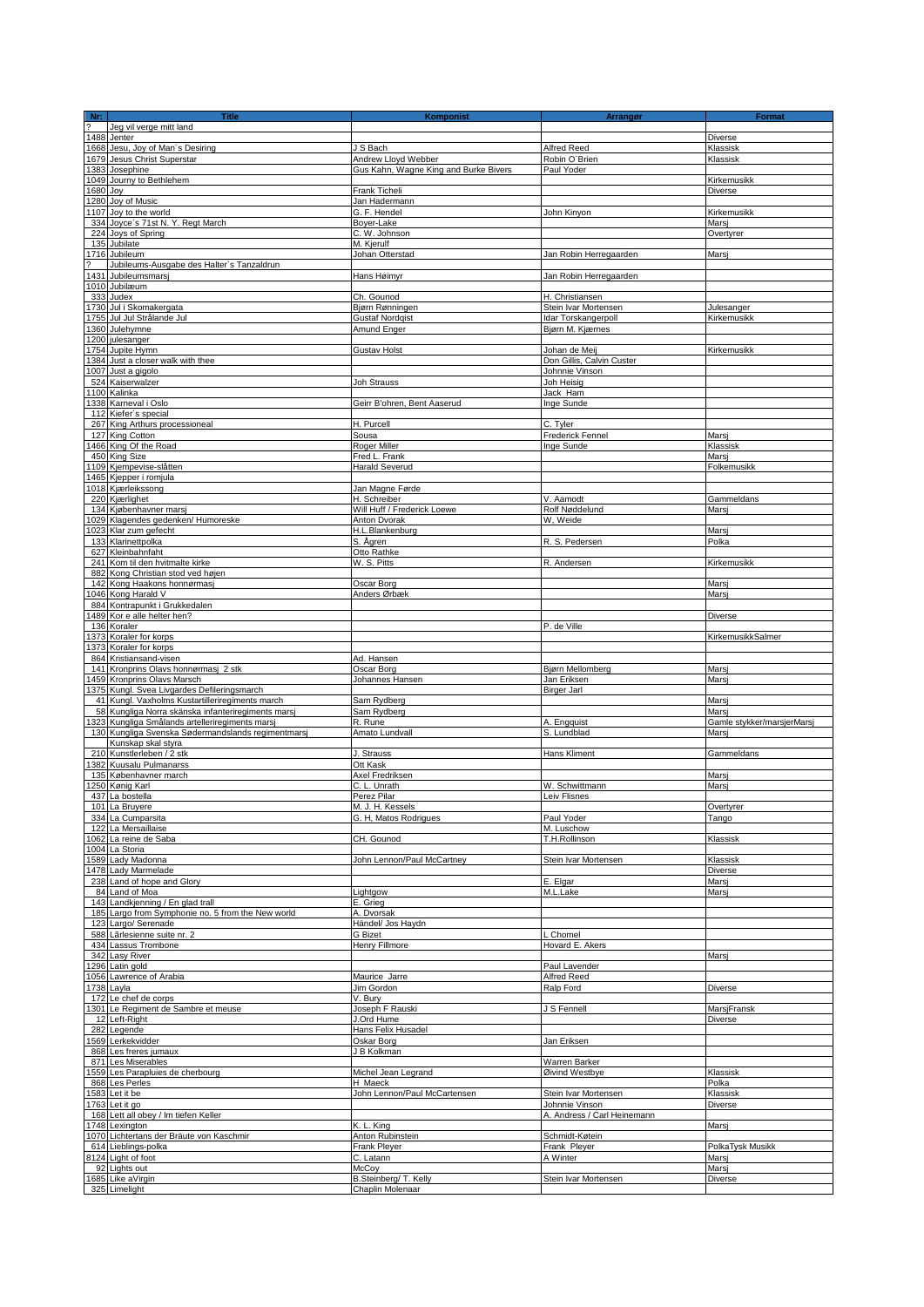| Nr:                      | <b>Title</b>                                                    | Komponist                    | Arrangør                              | Format                         |
|--------------------------|-----------------------------------------------------------------|------------------------------|---------------------------------------|--------------------------------|
|                          | 273 Litanei                                                     |                              |                                       |                                |
|                          | 1014 Litany                                                     |                              |                                       |                                |
| 162                      | Little champ                                                    | <b>Ted Mesang</b>            |                                       | Marsj                          |
|                          | 1706 Little Drummer Boy                                         | Harry Simeone                | Idar Torskangerpoll                   | <b>Diverse</b>                 |
|                          | 1458 Liverpool Sound Collection                                 |                              | Toshihiko Sahashi                     | Musical                        |
|                          | 1719 Livin'la Vida Loca                                         | Desmond Child, Robin Rosa    | John Higgins                          | Diverse                        |
|                          | 1486 Living next door to Alice<br>1454 Loch Lomond Concert Band | Frank Ticheli                |                                       | Diverse<br>Klassisk            |
|                          | 124 Lohengrim                                                   | H. Klimant                   |                                       |                                |
|                          | 125 Londondarry Air                                             |                              | O'Connors, Morris                     |                                |
|                          | 1285 Londonderry air                                            |                              | Walters                               |                                |
|                          | 1299 Londonderry Air                                            |                              | Sammy Nestico                         |                                |
|                          | 1295 Love is a many-splendored thing                            | Sammy Fain                   | C.Paul Herfurtb                       | Diverse                        |
|                          | 865 Love'sold sweet song                                        | J. L. Molloy                 |                                       |                                |
|                          | 73 Loyal Camrades                                               | H. Blankenburg               | Lake                                  | Marsi                          |
| 72                       | Loyalty                                                         | K. L. King                   |                                       | Marsi                          |
|                          | 808 Lustige schlitterfahrt                                      | Leroy Anderson               | <b>Claus Bottner</b>                  | ORIGINALER                     |
|                          | 809 Lustige schlitterfahrt                                      | Leroy Anderson               | Claus Bottner                         | <b>KOPIER</b>                  |
|                          | 1039 Lustspiel Overture                                         | von Keler-Bela               | H. Kliment                            | OvertyrerTysk Musikk           |
|                          | 137 Lyckan                                                      | Martin Koch                  | W. Vieth                              |                                |
|                          | 119 Lynwood                                                     | J. Ord Hume                  |                                       | Marsj                          |
|                          | 1001 Lyric statement                                            |                              |                                       |                                |
|                          | 1110 Ländler aus Bayern und tind<br>1713 Macarena               | Bernadino Bautista Monterde  | Walter Tuschia<br>Alfered Reed        | Tysk MusikkPotporri<br>Diverse |
|                          | 1251 Made in Germany                                            | Willi Løffler                |                                       | Marsi                          |
|                          | 1765 Major Texas nulli secundo                                  |                              | Leif Karlsond                         | <b>Diverse</b>                 |
|                          | 1508 Mannen var ut'etter øl                                     |                              |                                       | Diverse                        |
|                          | 156 Manøver marsj                                               |                              |                                       | MarsjNorsk                     |
|                          | 1046 Maple leaf Rag                                             | Scott Joplin                 | Harold L. Walters                     | Marsi                          |
|                          | 10 March "Religioso"                                            | W. P. Charnaberg             |                                       |                                |
|                          | 13 March "W.M.B"                                                | R. B. HAII                   |                                       | Marsi                          |
|                          | 859 March des parachutistens Belges                             | Pierre Leemans               | Charles A. Wiley                      | FranskMarsj                    |
|                          | 1749 March of the Anzacs                                        | Alex. F. Lithaow             | t. m. Taylor                          | Marsi                          |
|                          | 1536 March Triumphant                                           | <b>Terry Trower</b>          |                                       | Musical                        |
|                          | 1077 Marche                                                     | Prokofieff                   | Clair W. Johnson                      | Marsi                          |
|                          | 413 Marche hongroise                                            | J. Fucik                     |                                       | Marsi                          |
|                          | 548 Marching Strings                                            | Marshall Ross                | Bruno Hartmann                        | Marsi                          |
|                          | 1108 Marinnarella                                               | J. Fucik                     | Bruno Hartmann                        | Overtvrer                      |
|                          | 1080 Maritana<br>406 Marsch Dunlope commandering                | W. V. Wallace                | A. Reckling                           | Overtyrer                      |
|                          | 116 Marsch Francais                                             | R. B. Hall<br>D. W. Reeives  |                                       | Marsi<br>Marsj                 |
|                          | 88 Marsch Funebre                                               | F. Chopin                    |                                       | Marsj                          |
|                          | 882 Marseillaisen                                               |                              |                                       |                                |
|                          | 318 Marsj og kor                                                | Nordraak                     |                                       |                                |
|                          | 126 Martha                                                      | F. Flotow                    | Goldschmidt                           | Potporri                       |
|                          | 257 Mary's boy child                                            | J. Hairston                  | J. M. Smith                           | Julesanger                     |
|                          | 1371 Mary's Boy Child                                           | J. Harrston                  | Philip Sparke                         |                                |
|                          | 1416 Matador                                                    | Bent Fabricius-Bjerre        | Karl-Erik Olsen                       |                                |
|                          | 1333 Matrossang                                                 |                              |                                       |                                |
|                          | 888 Mein Regiment                                               | H L Blankenburg              |                                       | Marsj                          |
|                          | 211 Mein Traum                                                  | E. Waldtemfel                | L. Stetefeld                          |                                |
|                          | 848 Mellom bakkar og berg                                       |                              |                                       |                                |
|                          | 351 Melodi beguinn                                              | Johan Øian                   | N.E.Nikolaisen                        |                                |
|                          | 1747 Melodie Beguine                                            | Johan Øian                   | N. E. Nikolaisen                      | Klassisk                       |
|                          | 721 Memphis The Majestic March<br>435 Men of music              | R. Alexander<br>King-Walters |                                       | Marsi                          |
| $\overline{\mathcal{L}}$ | Mens Norishavet bruser                                          |                              |                                       |                                |
|                          | 332 Menuet                                                      | Danning                      |                                       | Folkemusikk                    |
| $\overline{\mathcal{E}}$ | Menuett                                                         |                              |                                       |                                |
|                          | 1448 Merry Christmas                                            |                              | Øivind Westby                         | Julesanger                     |
|                          | 524 Merry widow                                                 |                              |                                       |                                |
|                          | 1591 Michelle                                                   | John Lennon/PaulMcCartney    | Stei Ivar Mortensen                   |                                |
|                          | 1212 Mighty mite                                                | <b>Ted Mesang</b>            |                                       | Marsi                          |
|                          | 590 Mignonette                                                  | J Baumann                    | A Reckling                            |                                |
|                          | 130 Milanesse                                                   | J. Baumann                   | A. Reckling                           | Overtvrer                      |
|                          | 1750 Military Symphony in F                                     | Francois Joseph Gossec       | Richard Franke Goldman & Robert Leist | Diverse                        |
|                          | 717 Militær-sinfoni                                             | J.Haydn                      | C. Latann                             |                                |
|                          | 1531 Min pipa<br>96 Minder fra 1890-årene                       | Frode Nyvold<br>Østen Toft   | Jon Øystein Rosland                   | Folkemusikk                    |
|                          | 1050 Minuetto e Gavotta                                         |                              |                                       |                                |
|                          | 716 Mirella overture                                            |                              |                                       | Overtyrer                      |
|                          | 1008 Miss Saigon                                                |                              | Warren Baker                          |                                |
|                          | 1200 mission                                                    |                              | Bjørn Mellemberg                      |                                |
|                          | 1756 Mitt hjerte alltid vanker                                  |                              | John Brakstad                         | Kirkemusikk                    |
|                          | 346 Mix Pixles                                                  |                              |                                       |                                |
|                          | 345 Mixed Pickles                                               | Max Leemann                  |                                       | Amerikansk musikk              |
|                          | 1365 Mock Morris                                                | Percy Aldridge Graninger     | Joseph Kreines                        |                                |
|                          | 1741 Modell "T"                                                 | Sammy Nestico                |                                       | <b>Diverse</b>                 |
|                          | 1063 Mondnscht auf der Alster                                   | Oscar Fetras                 |                                       | <b>Tysk Musikk</b>             |
|                          | 140 Mondschein serenade                                         | N. Moret                     | Hiawatha                              |                                |
|                          | 862 Moon river<br>1294 Moon River                               | Mercer                       | Mancini                               |                                |
|                          | 439 Moonlight serenade                                          | Glenn Miller                 | Mitchall Parish                       | Amerikansk musikk              |
|                          | 141 Morgensang                                                  | Nils W. Gade                 | V. Aamodt / H Christiansen            |                                |
|                          | 1745 Morty marsi                                                | Egil .E. Gundersen           |                                       | Marsj                          |
|                          | 461 Moskvanetter                                                |                              | Franz Pollak                          | Tango                          |
|                          | 461 Moskvanetter                                                |                              | Franz Pollak                          |                                |
|                          | Mot i brystet                                                   |                              |                                       |                                |
|                          | 525 Mot ljusare tider                                           | G Sundell                    |                                       | <b>MarsjSvensk</b>             |
|                          | 195 Mother of Democracy                                         | Frank Panella                |                                       | Marsi                          |
|                          | 1641 Moulinet -Polka                                            | <b>Josef Strauss</b>         | Stig Gustafson                        | Gammeldans                     |
|                          | 1728 Move than you know                                         | William Rise/ Edward Elisco  | W. Barhev                             | <b>Diverse</b>                 |
|                          | 167 Musevisa                                                    |                              |                                       |                                |
|                          | 1367 Music                                                      | John Miles                   | Philip Sparke                         |                                |
|                          | 1342 Music for a cermoney<br>559 Music from Benji               | John J. Morrissy             |                                       |                                |
|                          | 1558 Music From The Incredibles                                 | Michael Giacchino            | Jay Bocook                            | Klassisk                       |
|                          | 592 Music from the movies                                       |                              | <b>Charles Field</b>                  |                                |
|                          | 1329 Music from Titanic                                         | James Horner                 | John Moss                             |                                |
|                          | 1241 Music of the Beatles                                       |                              | Michael Sweeney                       | Diverse                        |
|                          | 1379 Musik skal byggas ut av gledje                             | <b>Lill Lindfors</b>         | Frode Thingnæs                        |                                |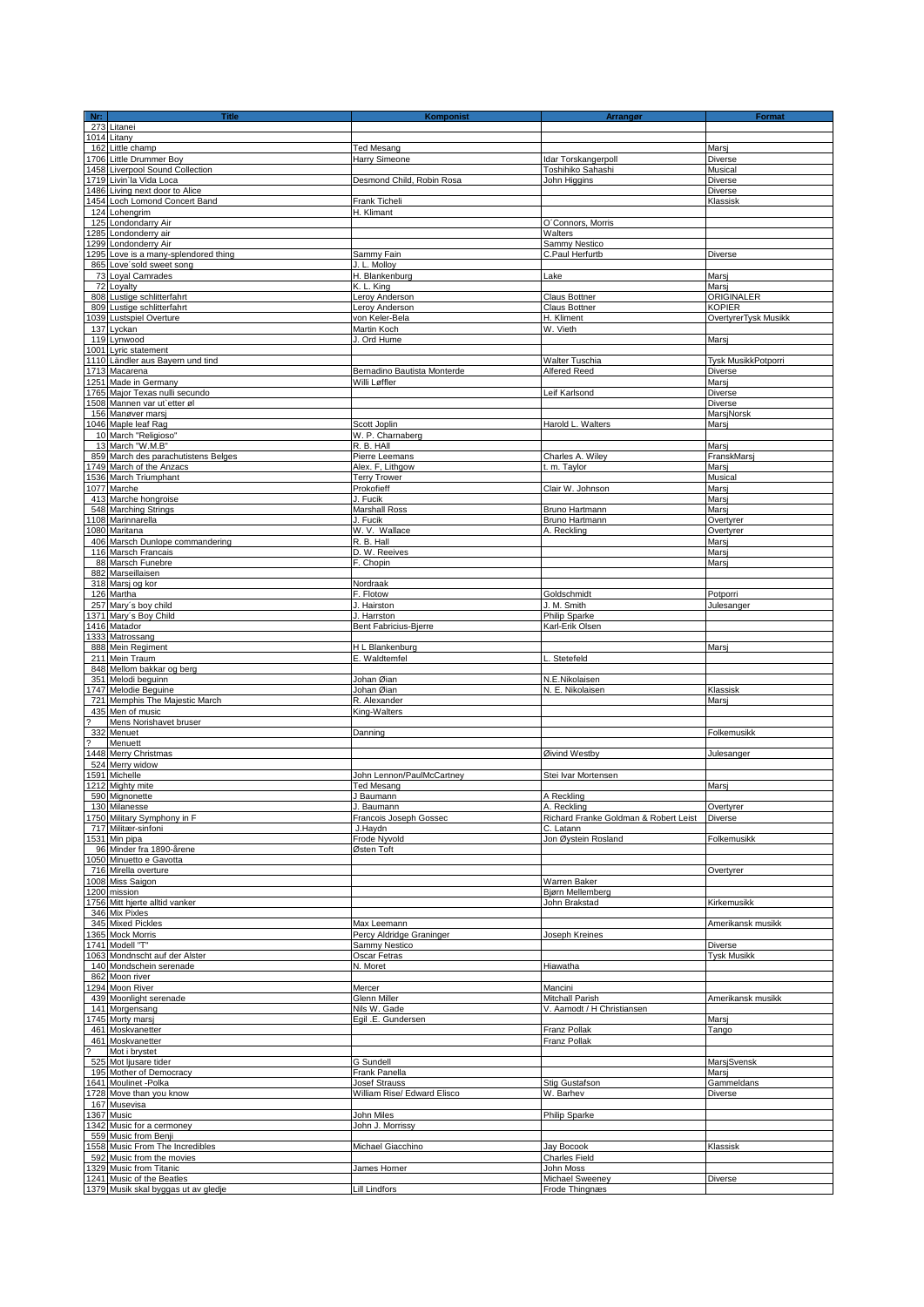| Nr: | <b>Title</b><br>Nr:<br>1214 Mutual     | <b>Komponist</b>        | Arrangør               | Format            |
|-----|----------------------------------------|-------------------------|------------------------|-------------------|
|     |                                        | <b>Harold Bennett</b>   |                        | Marsi             |
|     | 630 My away                            |                         | John Tatgenhorst       |                   |
|     | 196 My fair lady i gata                | <b>Frederick Loewe</b>  | Rolf Nøddelund         | Marsi             |
|     | 858 My Jesus oh what anguish           | J. S. Bach              | Alfred Reed            | Kirkemusikk       |
|     | 1275 My Jesus Oh, what Angush          | Alfred Reed             |                        |                   |
|     | 139 My old Kentuckey home              | E. F. Goldman           | T. M. Totani           |                   |
|     | 15 My Regiment                         |                         |                        |                   |
|     | 1487 MY WAY                            |                         |                        | Diverse           |
|     | 1118 Myhearts is filled with longing   | J. S. Bach              | Alfred Reed            |                   |
|     | 1428 Mølardrottningen                  | V. Widqvist             |                        | Marsj             |
|     | 1532 Møllervisa                        |                         | Jon Øystein Rosland    | Folkemusikk       |
|     | 133 Måke, fortell                      | H. Bergstrøm            |                        |                   |
|     | 1626 Månemannen                        | Øyvind Staveland        | Idar Torskangerpoll    | <b>Diverse</b>    |
|     | 1055 N.Y.C                             | <b>Charles Strouse</b>  | John Edmondson         | Klassisk          |
|     | 329 Nabucco, Slavekoret                |                         |                        |                   |
|     | 081 Nachklänge von Ossian              | Niels W. Gade           | <b>Albert Thomas</b>   | Overtyrer         |
|     | 600 Napolian Serenade/ Bella Venezia   | G. Winkler              |                        |                   |
|     | 256 Narcissus                          | <b>Ethelbert Nerin</b>  | H. L. Walters          |                   |
|     | 90 Narviksgutten                       | Ivar Widner             |                        | Marsi             |
|     | 1200 Nasjonalmelodier                  |                         |                        |                   |
|     | 1600 Nasjonalsanger                    |                         |                        | Norsk musikk      |
|     | 37 National emblem                     | Bagley-May              |                        | Marsi             |
|     | 607 National Emblem                    | E.E.Bagley              | Frederick Fennel       | Marsj             |
|     | 1304 National hymne Tsjekkoslovakia    |                         |                        |                   |
|     | 572 Neal Hefti portrait                |                         |                        |                   |
|     | 1502 Neste Sommer                      |                         |                        | <b>Diverse</b>    |
|     | 184 Nibelungen marsj                   | R. Wagner               | Theo . Moses Tobani    | Mars              |
|     | 180 Night Beat                         | H. L. Walters           |                        |                   |
|     | 305 Night flight                       | K. L. King              |                        | Marsi             |
|     | 620 Nightfall                          |                         |                        |                   |
|     |                                        | John J. Morrissey       |                        |                   |
|     | 213 Nimbus                             |                         |                        | Marsi             |
|     | 440 Nocturne                           | Rolf Løveland           | Roy Farr               | Klassisk          |
|     | 1538 Nocturne                          | Mendelssohn             | Mare Alexander         |                   |
|     | 1577 Nocturne                          | Mendelsson              |                        |                   |
|     | 211 Nordens Faner                      | Richard Lindebro        |                        | Marsj             |
|     | 332 Nordisk melodi                     |                         |                        |                   |
|     | 450 Nordlandsnetter                    | Bj. Moe                 |                        |                   |
|     | 1759 Nordnorsk Julesalme               | <b>Trygve Hoff</b>      | Haakon Esplo           | Salmer            |
|     | 640 nordpolsmarsi                      | oscar borg              | bjørn mellemberg       | Marsj             |
|     | 1715 Nordstjernen                      | Øyvind Strand           |                        | Mars              |
|     | 61 Norge i Rødt, hvit og blått         | Lars Erik Larson        | <b>Rolf Letting</b>    | Marsi             |
|     | 169 Norge mit Norge                    | A. Paulsen              |                        |                   |
|     | 142 Norge, Norge                       | J. Selmer               |                        |                   |
|     | 78 Norkapp- marsj                      |                         |                        | Marsi             |
|     | 501 Norma                              | V Bellini               |                        | Overtyrer         |
|     | 180 Normal                             | <b>Harold Bennett</b>   |                        | Marsj             |
|     | 240 Norra Skånska marsj                |                         |                        | Mars              |
|     | 213 Norsk dans / Norges Fjelde         | Ragn. O. Vik            |                        |                   |
|     | 1438 Norsk Dans no.1                   | Alfred Evensen          | Gert Buitenhuis        | Folkemusikk       |
|     | 606 Norsk Garde Marsch                 | Oscar Borg              | Bjørn Mellemberg       | Marsi             |
|     | 197 Norsk marsj nr. 1                  | H. Christiansen         |                        | Marsi             |
|     | 25 Norsk marsj nr. 2                   | M. G. Christensen       |                        | Norsk musikk      |
|     |                                        | Joh C Christensen       |                        |                   |
|     | 198 Norsk nasjonalmarsj nr. 3          |                         |                        |                   |
|     | 1566 Norsk Rapsodi Nr 1                | Johan S. Svendsen       | Bjørn Mellemberg       | Norsk musikk      |
|     | 603 Norsk Rapsodi NR. 2                | Johan S. Svendsen       | Bjørn Mellemberg       | Norsk musikk      |
|     | Norsk sjømannssang                     |                         |                        |                   |
|     | 154 Norsk Turnermarsj                  | Oscar Borg              |                        | Marsi             |
|     | 1320 Norsk Turnermarsj                 | Oscar Borg              | Åge Hermansen          |                   |
|     | 343 Norske evergreens                  |                         |                        |                   |
|     | 199 Norske melodier                    | K. E. S. Lund           |                        | Polka             |
|     | 1009 Norske Musikkspill                |                         | Frode Tingnæs          |                   |
|     | 1038 Norwegian Dancec no. 2-3          | <b>Edward Grieg</b>     | <b>Stig Gustafson</b>  |                   |
|     | 1402 Norwegian Dances 4                | Edvard Grieg            | Yuusi Kaneda           |                   |
|     | 1617 Norwegian Rustic Dance            |                         | <b>Helge Hurum</b>     | Norsk musikk      |
|     | 138 Nu hiertelig jeg lengtes           |                         |                        |                   |
|     | 417 Nugards bataljonsmars              | J.Woldsdal              |                        | Marsj             |
|     | 213 Når fjordene blåner                | Alfr. Paulsen           |                        |                   |
|     | 178 O bli hos meg                      | W. H. Monk              | L. Flisnes             | Salmer            |
|     | 1394 O come, all ye faithful           |                         | James Swearingen       |                   |
|     | 1672 O Magnum Mysterium                | Morten Lauridsen        | <b>Robert Revnolds</b> | Kirkemusikk       |
|     | 164 O mein papa                        | P. Burkhand             | H. Christansen         |                   |
|     | 1599 O Sanctissima                     |                         | John Brakstad          | Julesanger        |
|     | 550 O Sole Mio                         | E. Di Capua             |                        |                   |
|     | O tenk når en gang vi samles skal      |                         |                        |                   |
|     | 1240 O. store gud (How great thou art) | Stuart K. Hine          | Bob Lowden             | Kirkemusikk       |
|     | 186 O'Canada                           | T Bennett               |                        | Marsi             |
|     | 335 O'Salutaris                        |                         | Paul de Ville          |                   |
|     | 1593 Ob-la-di, ob-la-da                | John Lennon McCartney   | Stein Ivar Mortensen   | Musical           |
|     | 1475 Ob-la-di, ob-la-da                |                         |                        | Diverse           |
|     | 1744 Odyssey                           | James Curnow            |                        | Overtyrer         |
|     | 27 Officer of the Day                  | R. B. Hall              |                        | Marsi             |
|     | 1642 Og Teksten Var av Alf Prøysen     |                         | Tom Skjellum           | Folkemusikk       |
|     | 1494 Oh Carol                          |                         |                        | Diverse           |
|     | 1317 Oi, Oi, Oi så glad jeg skal bli   | Arne Bendiksen          | Ola Kajanus            |                   |
|     | 454 Oklahoma                           | Rodgers/hammerstein     | W. J. Dutoit           | Amerikansk musikk |
|     | 166 Olav Trygvason                     | R. Nordraak             | G. Arnesen             |                   |
|     | 880 Olav Trygvasson                    | R Nordraak              |                        |                   |
|     | 1211 Old Commrades                     | C. Teike                | <b>Buchtel</b>         | Marsj             |
|     | 40 Old Panama                          | Kenneth Alford          |                        | Marsi             |
|     | 837 Olsen banden                       |                         | Frode Thingnæs         | <b>Diverse</b>    |
|     | 1676 On My Own                         | Claude-Michel Schønberg | Johnnie Vinson         | Musical           |
|     | 460 On The Alert                       | Sam Rydberg             | <b>Birger Jarl</b>     | Marsj             |
|     | 44 On The Quarter Deck                 | Kenneth Alford          | A.Winter               |                   |
|     | 103 On the Square                      | Frank A. Paella         |                        | Marsj             |
|     |                                        |                         | Leiv Flisnes           |                   |
|     | 844 On the street where you live       | Frederick Loewe         | Robert W. Smith        | Amerikansk musikk |
|     | 1762 On thisday earth shall ring       | Gustav Holst            |                        |                   |
|     | 1327 ONE                               | Marvin Hamlish          | Johnny Vinson          | Musical           |
|     | 414 Onkel Teddy                        | Julius Fusik            |                        | Marsj             |
|     | 214 Orient-Rosen                       | I. Ivanovici            |                        |                   |
|     | 631 Original Dixieland concerto        |                         | John Warrington        |                   |
|     | 597 Orphée aux enfers                  | J. Offenbach            | Thomas Brown           |                   |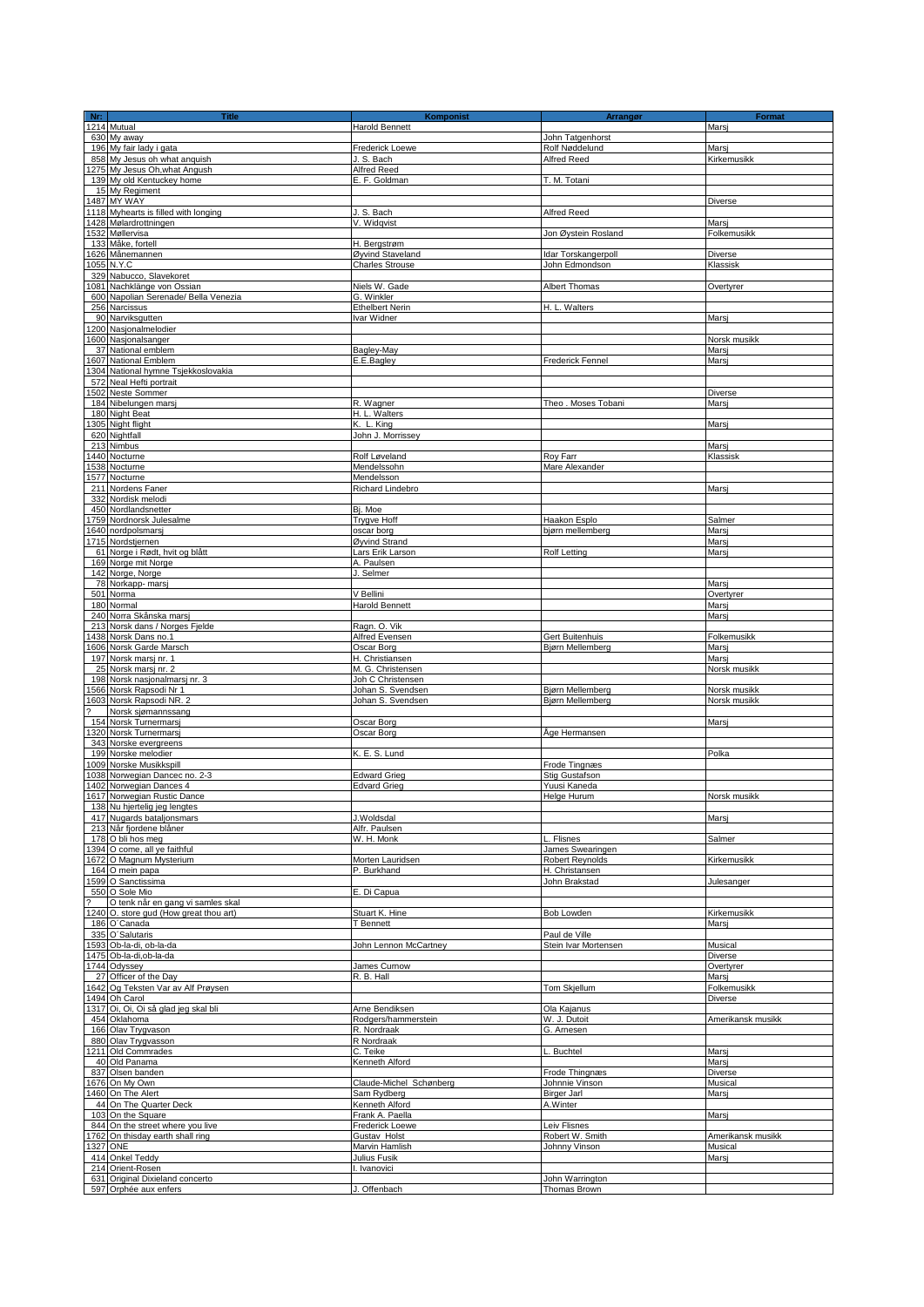| Nr:                      | <b>Title</b>                                                   | Komponist                  | <b>Arrangør</b>            | <b>Format</b>                        |
|--------------------------|----------------------------------------------------------------|----------------------------|----------------------------|--------------------------------------|
|                          | 64 Our Director                                                | F. E. Bigelow              | R. E. Hilreth              |                                      |
|                          | 1561 Our Director                                              | F E Bigelow                | Harold L Walters           | Marsj                                |
|                          | 1562 Our Director                                              | F E Bigelo                 | <b>Gosling Mol</b>         | Marsi                                |
|                          | 328 Our Gallant Infanteri                                      |                            |                            | Marsi                                |
|                          | 422 Our Regiment                                               | James Von Dyck             |                            | Marsi                                |
|                          | Ouverture                                                      |                            |                            | Overtyrer                            |
|                          | 706 Ouverture der Liebentrank                                  | Gaetano Donizetti          | H Bohne                    | Overtyrer                            |
|                          | 1075 Ouverture Leichte Cavalleri                               | Franz von Suppe            |                            | Overtyrer                            |
|                          | 171 Ouverture Tancredi                                         | Rossini                    |                            |                                      |
|                          | 1074 Ouverture zur oper Titus                                  | W A Mozart                 | Schmidt-Køthen             | Overtyrer                            |
|                          | 1076 Ouverture zur oper Zampa                                  | F. Herold                  | Schmidt-Køthen             | Overtyrer                            |
|                          | 551 Ouverture zur operette Die Schöne Helena                   |                            |                            |                                      |
|                          | 1727 Over the Rainbow                                          | Harold Arlen               | W. Barker                  | Diverse                              |
|                          | 339 Over the Rainbow/ Hello Dolly 2 stk                        | Harold Arlm / Jerry Herman | Leiv Flisnes               |                                      |
|                          | 1522 Overture Jubiloso                                         | Frank Erickson             |                            | Overtyrer                            |
|                          | 1207 Pacific Gradeur                                           |                            | Olivadoti                  |                                      |
|                          | 1348 Pageant                                                   | Vincent Persichetti op 59  |                            |                                      |
|                          | 344 Panis Angelicus                                            |                            | A. C. Van Leeuwen          |                                      |
|                          | 1393 Panis Angelicus                                           | César Franck               | Alfred Reed                |                                      |
|                          | 71 Parademarsi                                                 | Christiansen               |                            | Marsi                                |
|                          | 591 Paraphrase O sole mio                                      |                            |                            |                                      |
|                          | 1302 Paraphrase O solo mio                                     | Max Oscheit                | Otto Brinkman              |                                      |
|                          | 1612 Paris Montmartre                                          |                            | Toshio Mashima             | Klassisk                             |
|                          | 314 Partita Musical                                            | Hans Felix Husadel         |                            |                                      |
|                          | 1671 Pastime With Good Company                                 |                            | <b>Trond Elnes</b>         | Kirkemusikk                          |
|                          | 1090 Pastorale                                                 | <b>Clifton Williams</b>    |                            |                                      |
|                          | 1103 Pavane                                                    | Gabriel Faure              | Maurice Gardner            | Diverse                              |
|                          | 1203 Pavane                                                    | Maurice Ravel              | Claer Johnson              |                                      |
|                          | 181 Pavane in Blue                                             | T. H. Huggins              |                            |                                      |
|                          | 815 Peepshow+bugler holyday                                    |                            |                            |                                      |
|                          | 1415 Penny Lane                                                | John Lennon/Paul Macartney | Jay Bocook                 |                                      |
|                          | 1580 Penny Lane                                                | John Lennon/Paul McCartney | Stein Ivar Mortensen       | Klassisk                             |
|                          | 164 Per Arduna AD Astra                                        | Gilbert Vinter             |                            | Marsi                                |
|                          | 419 Per Aspara ad astra                                        | Ernst Urbach               | von Max Rhode              | Marsj                                |
|                          | 175 Per Thomassen marsj                                        | Per Thommassen             |                            | Marsi                                |
|                          | 569 Perdido                                                    | Juan Tizol                 | Johnnie Vinson             |                                      |
|                          | 26 Peronne                                                     | Hans F. Husadel            |                            |                                      |
|                          | 1270 Peter Gunn theme                                          | Mancini                    | Thijs Oud                  |                                      |
|                          | 817 Petit Fleur + Champange galopp                             | H. C. Lymbye/Sidney Bechet | Kurt Sorbon                |                                      |
|                          | 1667 Philadelphia                                              | Elton John                 | Jon Are Steen              | Diverse                              |
|                          |                                                                |                            |                            |                                      |
|                          | 1120 Picador<br>1752 Pilatus Mountain of Dragons               | Max Oscheit Op. 172        | Otto Brinkmann             | Marsj                                |
|                          |                                                                | Steven Reineke             |                            | Diverse                              |
|                          | 718 Pilot                                                      | Rolf Nord<br>Klaus Badelt  | John Wasson                | Musical                              |
|                          | 1433 Pirates of the Caribbean<br>1447 Pirates of the Caribbean |                            |                            |                                      |
|                          |                                                                | Klaus Badelt               | <b>Ted Ricketts</b>        |                                      |
|                          | 1573 Pirates of the Caribbean: at worlds end                   | Hans Zimmer                | <b>Ted Ricketts</b>        | Klassisk                             |
|                          | 212 Piz Corvatsch                                              |                            |                            | Marsi                                |
|                          | 566 Pizzicato Polka<br>183 Plazsa de cataluna                  | R. Sjølin                  |                            |                                      |
|                          | 1071 Pocahontas                                                | Alan Menken                | R. Sjølin<br>André Waigner |                                      |
|                          | 1430 Poet and Peasant                                          | Franz von Suppe            | Henry Fillmore             |                                      |
| $\overline{\phantom{a}}$ | Polonaisen                                                     |                            |                            | Overtyrer                            |
|                          | 1079 Polonaize aus der Oper Eugen Onegin                       | P. Tschaikowsky            |                            |                                      |
|                          | 425 Pomp and curcumstancec                                     | <b>Edward Elgar</b>        | <b>Willibald Lebede</b>    | <b>Tysk MusikkOvertyrer</b><br>Marsi |
|                          | 136 Populær marsjerRoyel Air Force                             | Dr. Walford Davies         |                            | Marsi                                |
|                          | 852 Porsgrunnssangen                                           | Harald Christiansen        |                            |                                      |
|                          | 120 Port Arthur                                                | Roland F. Seitc            |                            | Marsi                                |
|                          | 881 Portogal                                                   |                            |                            |                                      |
|                          | 167 Postludium over Nu takker alle Gud                         | G. W. Körner               | V. Aamodt                  |                                      |
|                          | 603 Potpouri over norske folkemelodier                         |                            | Belland                    | Folkemusikk                          |
|                          | 147 Potpouri over norske nasjonal melodier                     |                            | C. L. Nilsen               | Polka                                |
|                          | 1086 Potpourri Margarete                                       | Faust                      |                            | Potporri                             |
|                          | 89 Pozieres                                                    | Alex Lightgow              |                            | Marsj                                |
|                          | 593 Prademarsj                                                 | Christiansen               |                            | Marsi                                |
|                          | 855 Praise to the Lord                                         | German Chorale             | James D. Plovhar           |                                      |
|                          | 1673 Praise to the Lord                                        | German Chorale             | James D. Ployhar           | Kirkemusikk                          |
|                          | 1082 Preciosa                                                  | C. M. Webers               | F. Freured                 | Potporri                             |
|                          | 1439 Prelude                                                   | Johan S Svendsen           | Tom Brevik                 | Klassisk                             |
|                          | 1016 Prelude for an Oceasion                                   |                            |                            |                                      |
|                          | 1233 Prelude for band                                          | Claude T. Smith            |                            | Diverse                              |
|                          | 1244 Prelude Olympic                                           |                            |                            |                                      |
|                          | 1537 Prelude Siciliano and Rondo                               | Malcolm Arnold             | John P. Payter             | Overtyrer                            |
|                          | 854 Prelude to Aida                                            | Giuseppe Verdi             | Leonard Falcope            |                                      |
|                          | 854 Prelude to La Traviata                                     | Giuseppe Verdi             | Leonard Falcone            |                                      |
|                          | 1445 Preludium & Choral                                        | Roland Kernen              |                            |                                      |
|                          | 302 Preludium i Ess                                            | Gustav Eriksen             |                            |                                      |
|                          | 302 Preludium i Esws                                           |                            |                            |                                      |
|                          | 811 Proccession of the Sardar                                  | Ippolitov-Ivanov           | Dale W. Eymann             |                                      |
|                          | 872 Procession entry                                           | <b>Richard Strauss</b>     | Maurice Gardner            |                                      |
|                          | 1757 Prøysens Jul                                              | A Høyland/T Borg           | Haakon Esplo               | Julesanger                           |
|                          | 1604 Punchinello                                               | Alfred Reed                |                            | Overtyrer                            |
|                          | 216 Punjaub                                                    | CH. Pavne                  | <b>Gosling Mol</b>         | Marsj                                |
|                          | 316 Purpose                                                    | <b>Rikard Nordraak</b>     | Konrad Grimstad            |                                      |
|                          | 1116 Puttin' on the Ritz                                       | <b>Irving Berlin</b>       | Jerry Nowak                |                                      |
|                          | 880 På Gjensyn                                                 |                            |                            | Marsi                                |
|                          | 1376 På Marsj                                                  | Andreas Ørbæk              |                            | Marsj                                |
|                          | 423 På post                                                    | F Sandstrøm                | Ive Riren                  | Marsi                                |
|                          | 1427 På Vakt                                                   | Sam Rydberg                |                            | Marsj                                |
|                          | 549 På vestlandsk bondestemne                                  |                            | Konrad Grimstad            |                                      |
|                          | 246 Pål på haugen                                              |                            | R. Andersen                |                                      |
|                          | 102 Quality-plus                                               | Fred Jewel                 |                            | Marsj                                |
|                          | 173 Quand Madelon                                              | C. Robert                  |                            | Marsi                                |
|                          | 80 Queen City                                                  | W. H. Boorn                |                            | Marsi                                |
|                          | 21 Quick marsj Holyrood                                        | Kenneth Alford             |                            | Marsj                                |
|                          | 567 Radetsky-marsj                                             |                            |                            |                                      |
|                          | 584 Radio rag                                                  | James "Red" McLeod         |                            |                                      |
|                          | 828 Ragtime Suite                                              | Ted Huggens                |                            | Amerikansk musikk                    |
|                          | 168 Rain medley                                                |                            | P. Yoder                   |                                      |
|                          | 1044 Raymond ouverture                                         | Ambroise Thomas            | von A. Abbass              | <b>Tysk Musikk</b>                   |
|                          | 582 Reflective mood                                            | Sammy Nestico              |                            |                                      |
|                          | Regiment T.P.M.                                                |                            |                            |                                      |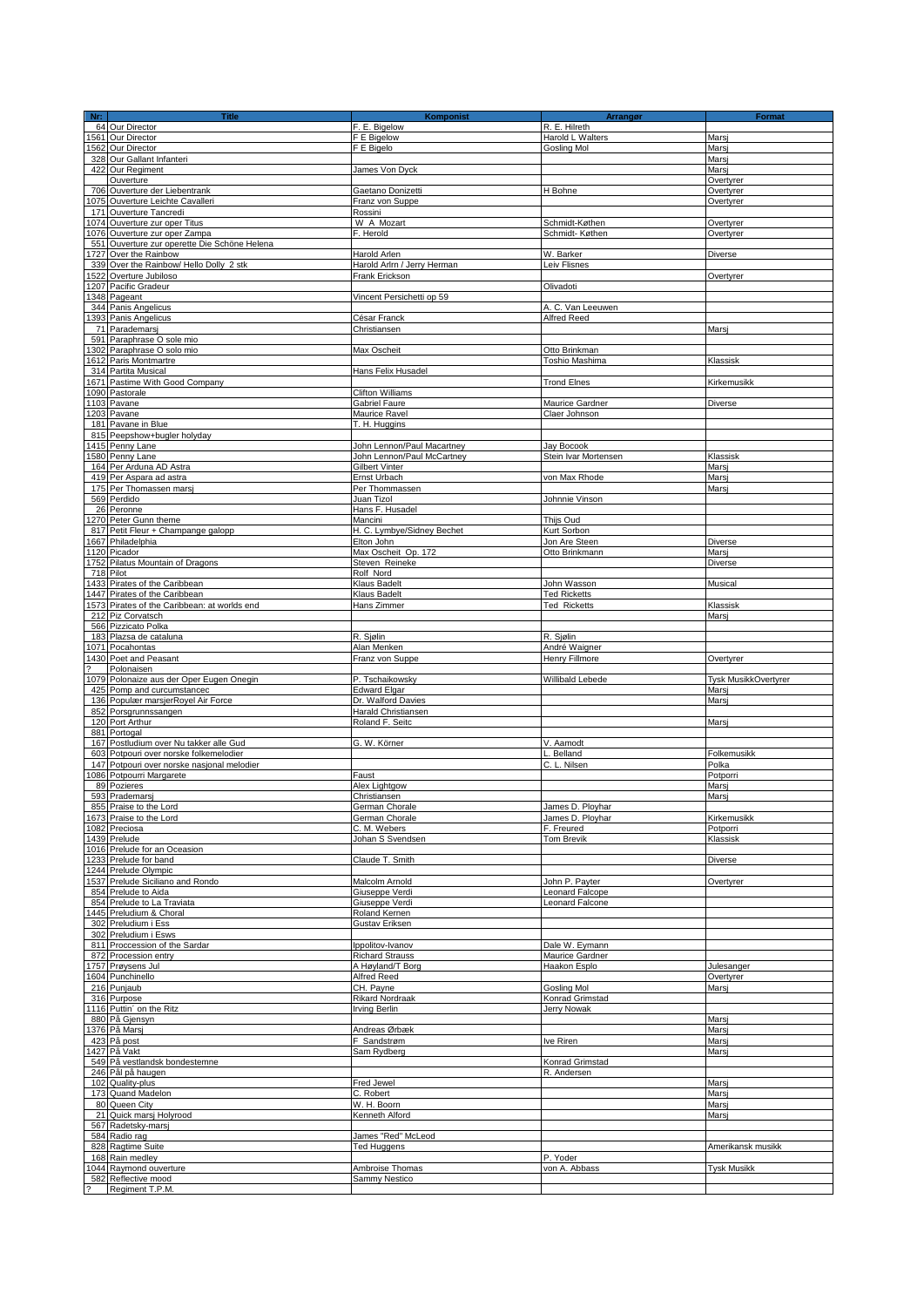| Nr:           | <b>Title</b>                                                                 | Komponist<br>J.C Heed                   | Arrangør                                       | <b>Format</b>          |
|---------------|------------------------------------------------------------------------------|-----------------------------------------|------------------------------------------------|------------------------|
|               | 123 Regimental pride<br>Regimentsgruss Nr 74                                 | Heinrich Steinbech                      |                                                | Marsi                  |
|               | 424 Regina marsj / Adlon-Marsch                                              | Ernst Urbach                            | von M. Rhode                                   | Marsj                  |
|               | 203 Regina ouverture                                                         | G Rossini                               | <b>H</b> Kliment                               | Overtyrer              |
|               | 203 Regina -Overture<br>822 Reigen Seliger geisten                           | G. Rossini<br>von Gluck.Hautvast        | H.Kliment                                      |                        |
|               | 99 Reissinger-Fantasi                                                        | William Farre                           |                                                | Marsj                  |
|               | 316 Religiøse sanger                                                         |                                         |                                                | Gammel                 |
|               | 94 Resitiativ og Arie /polonaise                                             | Händel<br>Chopin                        |                                                |                        |
| 1710 Rest     | 468 Respect                                                                  | Frank Ticheli                           | Jon Øystein Rosland                            | DiverseSOUL<br>Diverse |
|               | 867 Rett som ørnen stiger                                                    |                                         |                                                |                        |
|               | 1760 Rhapsody for euphonium and concert band                                 |                                         | James Curnow                                   | Amerikansk musikk      |
|               | 443 Rheinischer Stimmungslieder<br>418 Rhumesklange                          |                                         | <b>B</b> Bernards                              | Marsi                  |
|               | 153 Rias defilermarsi                                                        | J. Ros                                  |                                                | Mars                   |
|               | 207 Ridderspranget                                                           | O Hegge                                 |                                                | Marsj                  |
|               | 31 Riff Interlude<br>Rinaldo                                                 | H. T. Walters                           |                                                | Mars                   |
|               | 1761 Roanza                                                                  | W.A. Mozart                             | Robert J. Bardeen                              | <b>Tysk Musikk</b>     |
|               | 801 Robert Farnon                                                            |                                         | W. J. Duthoit                                  | Amerikansk musikk      |
|               | 543 Robin Hood                                                               | Frederic Curzon                         |                                                | Klassisk               |
|               | 354 Roching chair<br>1414 Rock "N" Roll Explosion                            | Hoagy Carmichael                        | William Teaque<br><b>Jerry Nowak</b>           | Amerikansk musikk      |
|               | 1085 Rock Around The Clock                                                   | Max C. Freedman                         | Zane Van Auken                                 | Diverse                |
|               | 467 Rock Around The Clock                                                    | FREEDMAN/ Knight                        | Stein Ivar Mortensen                           | <b>Diverse</b>         |
|               | 827 Rock n'Roll Explosion<br>606 Romance                                     |                                         | Jerry Nowak                                    |                        |
|               | 820 Romance Du er den ende                                                   | Johan Svendsen                          | Kjell Martinsen<br>Willy Hautvast              |                        |
|               | 581 Romance in F                                                             |                                         | Lucien Caillet                                 |                        |
|               | 1770 Romanesque                                                              | James Swearingen                        |                                                | Diverse                |
|               | 1567 Romanse<br>1288 Rondo alla marcia                                       | Johan Svendsen                          | Kjell Martinsen                                | Klassisk               |
|               | 242 Rondo from Horn Concerto no 3 og nr 2                                    | Wolfgang A Mozart                       | R. J. Bordun                                   |                        |
|               | 1111 Rosamunde                                                               | Jaromir Vejvoda                         | Gerald Weinkopf                                | Tysk MusikkPolka       |
|               | 1225 Rosamunde<br>219 Rosen aus dem Suden Vals. An der schønen blauen Donau  | J. Strauss                              | F. Weirgörtner                                 |                        |
|               | 338 Roses of picardy                                                         |                                         |                                                |                        |
|               | 611 Roslagsvår<br>87 Royal Air Force marsch Past                             | Hugo Alfven<br><b>Walford Davies</b>    | Rolf Nøddelund                                 | Polka<br>Marsi         |
|               | 882 Rule Britanina                                                           |                                         |                                                |                        |
|               | 1215 Rumba juanita                                                           | Edward B. Nilsen                        |                                                | Diverse                |
|               | 1553 Russian<br>388 Russian Sailors Dance                                    | Reinhold Gliere                         | Robert Longfield                               |                        |
|               | 1104 Russischer marsch                                                       | Joh. Strauss                            | Karl Pforner                                   | Marsj                  |
|               | 894 Russisk nasjonal ststs hymne                                             |                                         |                                                |                        |
|               | 1349 Russlands nasjonalsang<br>1347 Russlands national sang                  |                                         |                                                |                        |
|               | 1726 S" Wonderfull                                                           | Gershwin                                | W. Barker                                      | Diverse                |
|               | 1227 S.I.B.A.<br>23 S.T.                                                     | R. E. Hall<br>Alf Wold                  |                                                | Marsi<br>Marsj         |
|               | 1031 S/S Norway                                                              | Frode Thingnæs                          |                                                | Marsi                  |
|               | 1389 Sabre and Spurs                                                         | John Philip Sousa                       | <b>Frederick Fennell</b>                       | Marsi                  |
|               | 260 Sabre Dance<br>201 Sabre et Lance                                        | Khatchaturian's                         | E. Siebert                                     | Marsi                  |
|               | 330 Sacred March                                                             | Oswestry                                | J. Ord Hume                                    | Amerikansk musikk      |
|               | 1661 Sad Songs(Say So Much)                                                  | Elton John                              | Stein Ivar Mortensen                           | Diverse                |
|               | 188 Sagamore march<br>342 Sail along silv'ry moon                            | Edvin Franko Goldman                    |                                                | Marsi                  |
|               | 342 Sail along, silv'ry moon                                                 | Harry Tobias                            | Percy Wenrich                                  |                        |
|               | 268 Saint Louis Blues                                                        | H. C. Handy                             | Flisnes                                        | Marsi                  |
|               | 446 Saint triphon<br>147 Sait Tropez                                         | Arthur Nev<br>Jacob Bichsel             |                                                | Marsj<br>Marsi         |
| $\frac{2}{2}$ | Salmer                                                                       |                                         |                                                | Salmer                 |
|               | Salmer<br>Salmer                                                             |                                         |                                                | Salmer<br>Salmer       |
| ?<br>?<br>?   | Salmer                                                                       |                                         |                                                | Salmer                 |
|               | Salmer                                                                       |                                         |                                                | Salmer                 |
|               | 1252 Salmer ogt åndelige sanger<br>Salutation                                |                                         | Rolf Myhre                                     | Marsj                  |
|               | 522 Salute d 'amour                                                          |                                         |                                                |                        |
|               | 113 Salute to Washington                                                     | W H Kiefer                              |                                                | Marsj                  |
|               | 1366 Samba d`Orfeu<br>843 Sambaen er løs                                     | Banfa<br>C Latini                       | Frode Thingnes<br><b>Biørn Hiorten Kiærnes</b> | Marsj                  |
|               | 525 Samholdssangen                                                           |                                         |                                                | Marsi                  |
|               | 544 Samsadera<br>194 San Lorenzo                                             | Johannes Hansen<br>C A Silva            | Bjørn M Kjærnes<br><b>Gust Lotter</b>          | Marsi                  |
|               | 259 Sandpaper ballet                                                         | Leroy Anderson                          |                                                |                        |
|               | 151 Sang til Roald Amundsen                                                  |                                         |                                                |                        |
|               | 62 Sanger i barnetoget<br>78 Sangerfest-marsj                                | Oskar Borg                              | Leiv Flisnes                                   | Marsj<br>Marsi         |
|               | 100 Sanger-marsj / Grini marsjen                                             | V. Beaken<br>/ Otto Nielsen             | Johs. Hansen                                   | Marsi                  |
|               | 231 Sangerparade<br>279 Sangerparade                                         | Alf Wold<br>Alf Wold                    |                                                |                        |
|               | 537 Santa Lucia                                                              |                                         |                                                | Diverse                |
|               | 407 Satchmo                                                                  | <b>Ted Richetts</b>                     |                                                |                        |
|               | 320 Satelitt<br>568 Satin Doll                                               | Haaken Osland                           |                                                |                        |
|               | 189 Saund of march                                                           | Sousa                                   |                                                | Marsi                  |
|               | 545 Schenkt man sich Rosen in Tirol                                          | Carl Zeller                             | Richard Roick                                  |                        |
|               | 120 Schubert H-moll symfoni<br>604 Schubert skisser                          | F. Schubert                             | J. P. Ernig<br>H Kristiansen                   |                        |
|               | 318 Schwarzwaldpost                                                          | Ference Aszodi                          | Rolf Schneebiegl                               |                        |
|               | 493 Se alltid lyst på livet                                                  |                                         |                                                | Diverse                |
|               | 1535 Seagate Overture<br>518 Second Suite for milytary band                  | James Swearingen<br><b>Gustav Holts</b> |                                                | Overtyrer<br>Marsj     |
|               | 352 Seieren følger våre faner, Frihetens forpost                             |                                         |                                                |                        |
|               | 525 Seiren følger våre faner / frihetens forpost<br>113 Selection from ERANI | Jolly kramer Johansen<br>GVerdi         | Jan Eriksen                                    | Diverse                |
|               | 1115 Selection from the Wiz                                                  | <b>Charlie Smalls</b>                   | Bob Lowdrn                                     |                        |
|               | 705 Semper Dixiland                                                          | John Philip Sousa                       | Hasold L Walters                               | Amerikansk musikk      |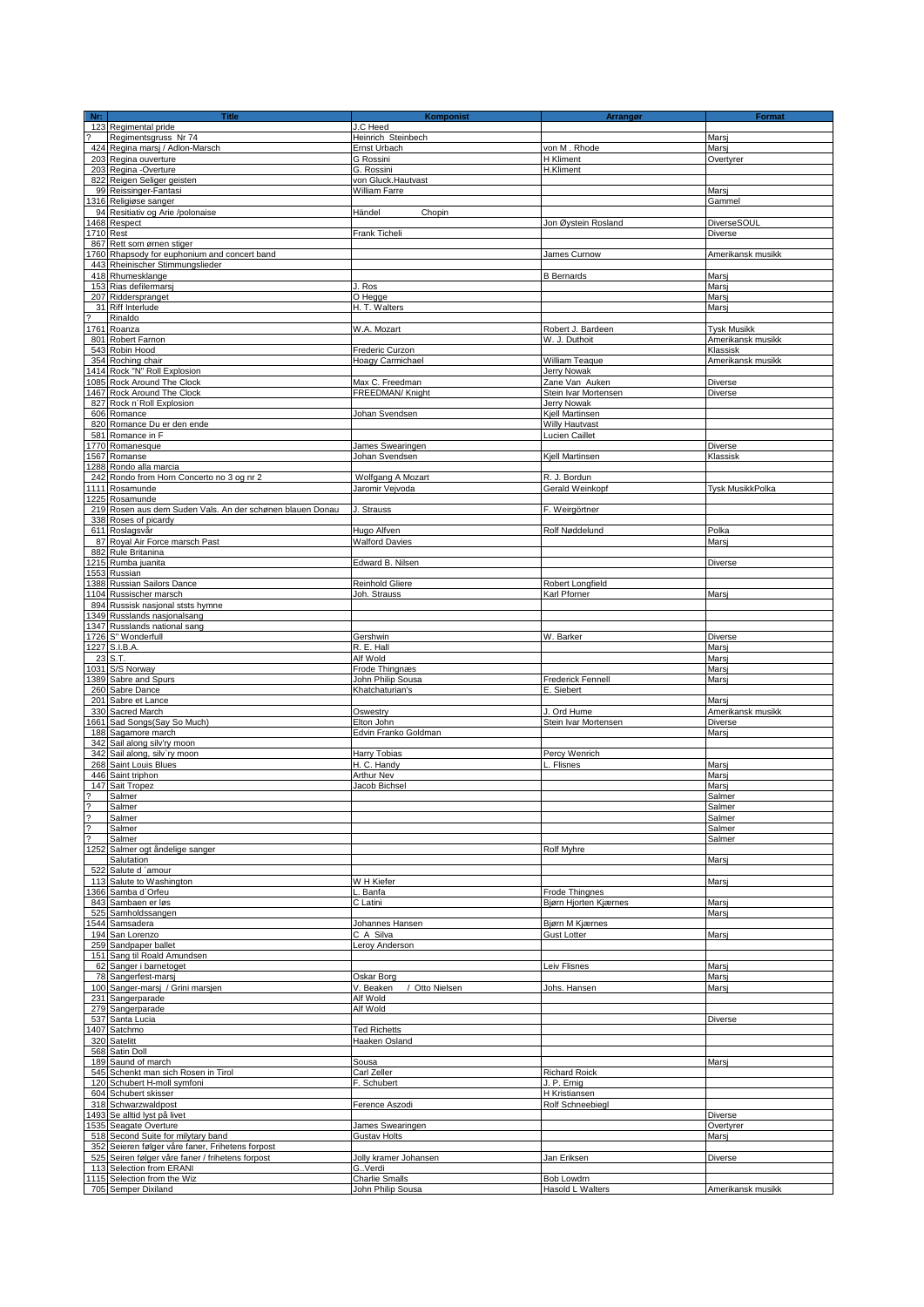| Nr:     | <b>Title</b>                                                          | Komponist                                               | <b>Arrangør</b>               | Format                     |
|---------|-----------------------------------------------------------------------|---------------------------------------------------------|-------------------------------|----------------------------|
| 123     | 82 Semper Fidelis<br>Serenade                                         | Sousa<br>Havden                                         |                               | Marsi                      |
|         | 146 Serenade                                                          | J.Heykens                                               | G. Mackenzie                  |                            |
|         | 521 Serenat                                                           | L. Anderson                                             |                               |                            |
|         | 881 Serenata                                                          | Pierre Guillon                                          |                               |                            |
|         | 1597 Serenata<br>131 Sesqui-centenial Exposition marsi                | Enrico Toselli<br>John Philip Sousa                     | Stig Gustafson                | Marsj                      |
|         | 311 Seterjentens søndag                                               | Ole Bull                                                | Konrad Grimstad               |                            |
|         | 1291 Seterslått                                                       | J. M. Førde                                             |                               |                            |
|         | 1291 Seterslått                                                       |                                                         |                               |                            |
|         | 239 Seven fanfares for the Maching Winds<br>322 Seventy six trombones | J. Cacavas<br>Meredith Willson                          | W. J. Duthoit                 | Marsj                      |
|         | 1584 Sgt Pepper                                                       | John Lennon/Paul McCartney                              | Stein Ivar Mortensen          | Klassisk                   |
|         | 570 Shaddap you Face                                                  |                                                         |                               |                            |
| 870     | 1611 Shalom<br>Shawnee                                                | Philip Sparke                                           |                               | Klassisk<br>Overtyrer      |
|         | 1339 Shenandoah                                                       | <b>Paul Gilchrist</b><br>Frank Ticheli                  |                               |                            |
|         | 274 Show boat                                                         |                                                         |                               | Overtyrer                  |
|         | 226 Sibony                                                            | E. Lecuona                                              | D. Bennett                    |                            |
|         | 601 Sigurd jorsalfar<br>160 Silent Heroes                             | <b>Edvard Grieg</b><br>Thomas Bidgood                   | V. W. Schittmann              | Diverse<br>Marsi           |
|         | 856 Silent night                                                      | Franz Gruber                                            | Sammy Nestic                  |                            |
|         | 1529 Silkjeserk                                                       |                                                         | Jon Øystein Rosland           | Folkemusikk                |
|         | 159 Silver Myrtles<br>278 Silver threads among the gold               | Carl Ball                                               | Harold moss                   |                            |
|         | 1695 Simply the Best                                                  | Mike Champman/Holly Knight                              | Stein Ivar Mortensen          | <b>Diverse</b>             |
|         | 1330 Sir Duke                                                         | Stevie Wonder                                           | Bjørn Morten Kjærnes          |                            |
|         | 1694 Sir Duke                                                         | Stevie Wonder                                           | Stein Ivar Mortensen          | Diverse                    |
| 1112    | 161 Sizilietta<br>Skandinavian suite nr. 1                            | Franz von Blom<br>Ole K. Salater                        | Bjørn Mellemberg              | Marsi<br>Diverse           |
|         | 1072 Skandinavische Suite/ No 4 Troll-Tanz                            | Emil Juel-Frederiksen                                   | A. Reckling                   | <b>Tysk Musikk</b>         |
|         | 1064 Skandinavisk suite nr 22/ Spanischer Tanz nr 2                   | Emil Juel Fredriksen /M.Moszkowski                      | F W Voigt                     |                            |
|         | 1113 Skien Sangen/Høitid<br>848 Skiens-sang                           | Hvidsten/ Olaussen<br>Abraham Hvidsten                  | Egil A. Gundersen<br>Ø Strand | Marsj<br>Marsi             |
|         | 200 Skogtrollet                                                       | Hans Peter Nielsen                                      | Willy Mittelbach              |                            |
|         | 190 Skolesanger i marsjtakt                                           |                                                         |                               | Marsi                      |
|         | 1505 Skomværvalsen/ En sørgelig liten vise                            |                                                         |                               | Diverse                    |
|         | 1226 Sky pilot<br>1701 Skyfall                                        | Adele Adkins/Paul Epworth                               | Sten Ivar Mortensen           | Marsi<br>Diverse           |
|         | 1718 Slagverksensembl/g-drum                                          |                                                         |                               | <b>Diverse</b>             |
|         | 347 Slava-fantasy                                                     |                                                         | Gustav Lotterer               | <b>Tysk Musikk</b>         |
|         | 329 Slavekoor mit Nabucco<br>329 Slavenkoor uit nabucco               |                                                         |                               |                            |
|         | 1094 Sleigh Ride                                                      | Leroy Anderson                                          |                               |                            |
|         | 1481 Smak av Honning                                                  |                                                         |                               | Diverse                    |
|         | 1693 Smoke On the Water<br>1200 Små sorte bøker                       | Deep Purple                                             | Stein Ivar Mortensen          | Diverse                    |
| 533 Sne |                                                                       |                                                         |                               |                            |
|         | 517 Snøhvit og de 7 dverger<br>233 So what's new                      | Frank Churcill<br>J. Pisano                             | W.J.Duthoit                   |                            |
|         | 352 Socialist-marsj                                                   |                                                         |                               | Marsj                      |
|         | 1704 Sofou unga Åstin min                                             |                                                         | Einar Jonsson                 | Diverse                    |
|         | 63 Sol og vår marsj<br>1337 Solankn                                   | Sverre Nilsen                                           |                               | Marsi                      |
|         | 1462 Solemn Fugue                                                     | <b>Clifton Williams</b>                                 |                               | Klassisk                   |
|         | 1462 Solemn Fugue                                                     | <b>Clifton Williams</b>                                 |                               |                            |
|         | 594 Solveigs lied<br>1435 Someone to watch over me                    | <b>Edvard Grieg</b><br>George Gershwin and Ira Gershwin | Th. Grawert<br>Warren Barker  | Musical                    |
| 233     | Somethin stupid                                                       | C. C. Parks                                             | L. Flisnes                    |                            |
|         | 1650 Sommarsång                                                       | Wilhelm Peterson-Berger                                 | Stig Gustafson                | Diverse                    |
|         | 571 Sommer i Tirol<br>1480 Sommertime                                 | Ira Gershwin/ George Gershwin                           |                               | Amerikansk musikk          |
|         | 1586 Somthing                                                         | George Harrison                                         | Stein Ivar Mortensen          | Klassisk                   |
|         | 1543 Song From Secret Garden                                          | Rolf Løvland                                            | Idar Torskangerpoll           |                            |
|         | 340 Song of Songs<br>1374 Song of the high cascades                   |                                                         | Leiv Flisnes<br>Alfred Reed   | Diverse                    |
|         | 353 Sonny boy                                                         | Al. Jolson & Roy Hendenson                              | Johan Ingebrigtsen            | Musical                    |
|         | 115 Sons of Australia                                                 | Alex F Lightgow                                         | Lester, Brockten              | Marsi                      |
|         | 121 Sons of New Zealand<br>148 Sons of the Brave                      | Alex Lightgow<br>T. Bidgood                             | M.L.Lake<br>P. A. Winter      | Marsj                      |
|         | 2 Sophomore Cadet March                                               | Maya M. Fischer                                         |                               | Marsi                      |
|         | 1664 Sorry Seems to be the Hardest Word                               | Elton John                                              | Stein Ivar Mortensen          | <b>Diverse</b>             |
|         | 1477 Soul Man<br>838 Sounds of Peace                                  |                                                         |                               | Amerikansk musikk<br>Marsi |
|         | 1200 Sousas bøker                                                     |                                                         |                               |                            |
|         | 1208 South of the Rio                                                 | J.Olivadoti<br>F. Gilbert.                              |                               |                            |
|         | 169 Souvenir du President<br>605 Souvernir de Wagner                  |                                                         | Theo. Moses-Tobani            |                            |
|         | 128 Spanich rapsodi                                                   | J. Richard                                              |                               |                            |
|         | 532 Spanisch Eyes<br>1463 Spinning Wheel                              | David Clyton Thomas                                     | Jon Øystein Rosland           | SOUL                       |
|         | 1692 Spinning Wheel                                                   | David Clyton Thomas                                     | Stein Ivar Mortensen          | Diverse                    |
|         | 1024 Sportsmarsj                                                      | Jul Einødshofer                                         |                               | Marsj                      |
|         | 303 Stassensangen von Neapale<br>1735 Stav Dust                       | Gerhard Winkler<br><b>Hoagy Carmichael</b>              | Warren Barker                 | Diverse                    |
|         | 1627 Steinrøysa neri Bakken                                           |                                                         | Idar Torskangerpoll           | Folkemusikk                |
|         | 525 Stevnemars                                                        |                                                         |                               | Marsj                      |
|         | 1442 Stille Nacht<br>135 Stille nu!                                   | Franz Gruber<br>E. Grieg                                | Jacob de Haan                 | Julesanger<br>Marsi        |
|         | 1490 Stilleste gutt på sovesal 1                                      |                                                         |                               | Diverse                    |
|         | 441 Stimmung                                                          |                                                         |                               | Gammeldans                 |
|         | 221 Stjerneklar himmel<br>868 Stolen Kisses                           | H. Larsen<br>Ted Snyder                                 | S. Berg<br>Wm Schuls          | Gammeldans<br>Fox Trot     |
|         | 251 Stormy weather                                                    | A. Arlen                                                | Philip J Lang                 |                            |
|         | 543 Strangers in the night                                            |                                                         |                               |                            |
|         | 508 Street Scene<br>629 Strike up the band                            | George Gerswin                                          | Warren Baker                  |                            |
|         | 869 Studentvals                                                       |                                                         |                               |                            |
|         | 233 Sugar town                                                        | L. Hazelwood                                            |                               |                            |
|         | 1345 Suit ur Drottningsholmsmusikken<br>161 Suite                     | Johan Helmich Roman<br>Ole Olsen                        | Stig Gustafson                | Musical                    |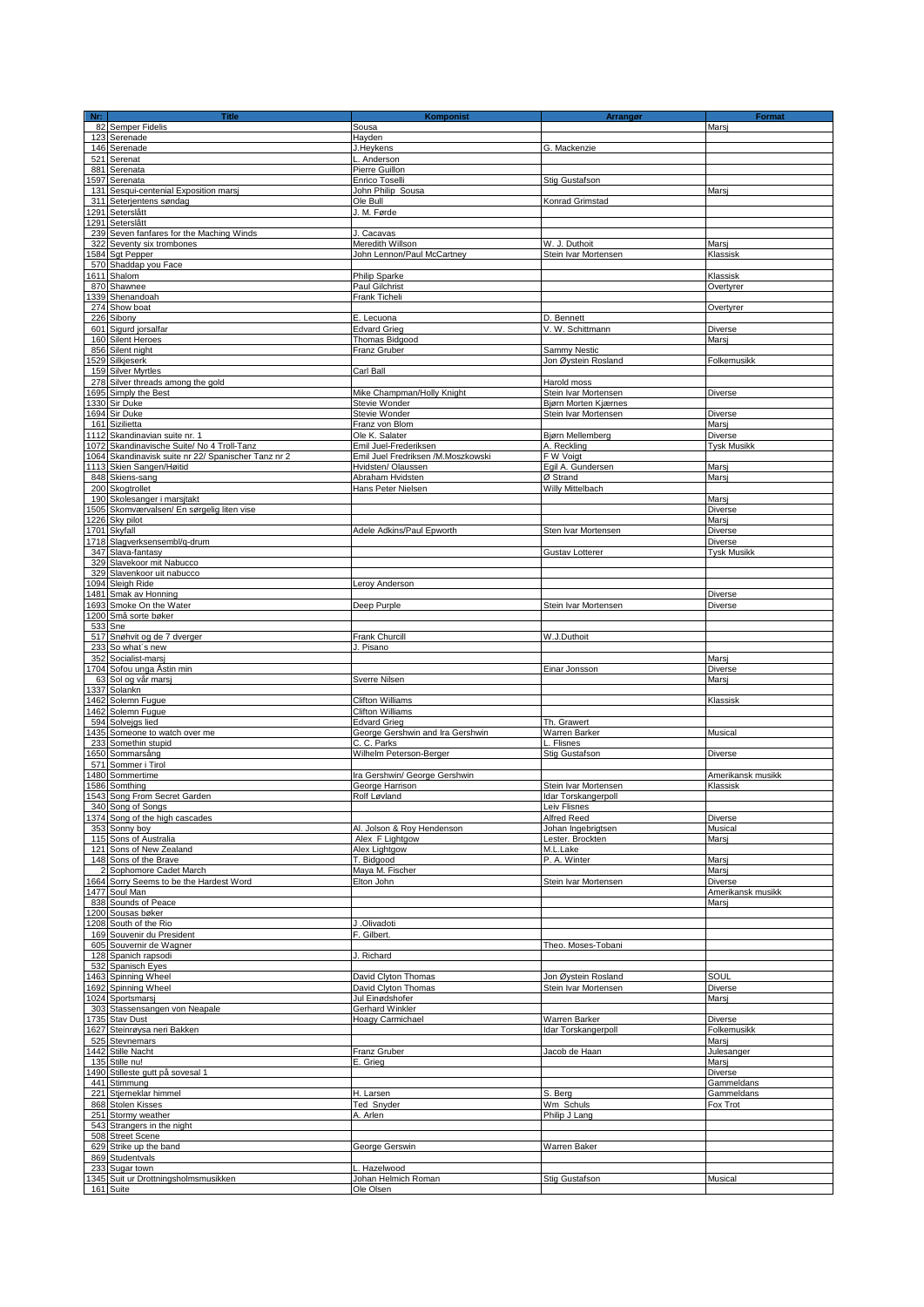| $Nr$ : | <b>Title</b>                                       | Komponist                                    | Arrangør                       | <b>Format</b>     |
|--------|----------------------------------------------------|----------------------------------------------|--------------------------------|-------------------|
|        | 1483 Summer Holiday                                | B.Welch § B.Bennett                          | Inge Sunde                     | Diverse           |
|        | 1356 Summer Opening                                | Jens Wendelboe                               |                                | Klassisk          |
|        | 1631 Summertime                                    | Du Rose Heyward/George Gershwin              | John Edmondson                 | Overtyrer         |
|        | 187 Sunapee marsj                                  | Edvin Franko Goldman                         |                                | Marsi             |
|        | 1326 Supertramp                                    |                                              | Andre Waignein                 |                   |
|        | 357 Susannas Waltz                                 | Jens Wendelboe                               |                                |                   |
|        | 1485 Svantes lykkelige dag                         |                                              |                                | <b>Diverse</b>    |
|        | 426 Svensk bryllupsmarsj                           | A.Soderman                                   | M. Meyrelles                   | Marsj             |
|        | 1033 Svensk brøllopsmarsj                          | Aug. Søderman                                |                                |                   |
|        | 432 SVENSKE FOLKEVISER OCH DANSER                  | August Søderman                              | Stig Gustafson                 | Folkemusikk       |
|        | 97 Svenske folkeviser og danser                    |                                              |                                | Svensk musikk     |
|        | 1720 Sway                                          | Pabio Betran Rulz                            | Andrea Ravizza                 | Diverse           |
|        | 420 Sweedish Coronation                            | Joh. S. Svendsen                             | L. P. Laurendeau<br>Jav Bocook | Marsi             |
|        | 1236 Sweet Georgia Brown<br>1574 Symphonic Corales | Ben Bernie, Maceo Pinkard<br>John Moss       |                                | Klassisk          |
|        | 1635 Syng med oss                                  |                                              | Karl-Erik Olsen                | Norsk musikk      |
|        | 709 Sängarmarsch / Den glade vandrer               | Bertil Lindsjø                               | H. C.                          |                   |
|        | Sætervise                                          |                                              |                                |                   |
|        | 1633 Sølvbryllupsvals                              | Odd Rogne                                    |                                | Diverse           |
|        | 1221 Sønnavindvalsen                               | <b>Biarne Amdahl</b>                         | Rolf Nøddelund                 | Norsk musikk      |
|        | 214 Sønner av Norge                                |                                              |                                |                   |
|        | 193 Sørgemarsj                                     | Helland                                      |                                |                   |
|        | 334 Så går vi rundt                                |                                              |                                |                   |
|        | 806 Så skimrande var aldrig havet                  | <b>Evert Taube</b>                           | Stig Gustafson                 |                   |
|        | 636 Så ta da mine hender                           |                                              |                                | Salmer            |
|        | 867 Så ta da mine hender                           |                                              |                                |                   |
|        | 208 T.A.F.M.                                       |                                              |                                | Mars              |
|        | 1300 TA tak                                        |                                              | Øyvind Klingenberg             | Mars              |
|        | 569 Take The "A" Train / Perdido                   | <b>Billy Strayhorn</b>                       | JOhn Edmondson                 |                   |
|        | 444 Takt og ton                                    | Per Grundstrøm                               |                                | Mars              |
|        | 228 Tango de amor                                  | J. Olivadoti                                 |                                |                   |
|        | 819 Tannhauser                                     | Wagner-Mellma                                |                                |                   |
|        | 93 Tannhauser-marsj                                | Rich. Wagner                                 |                                |                   |
|        | 1260 Tanzern møcht ich                             |                                              |                                |                   |
|        | 1708 Tarantella                                    |                                              | Alfred Reed                    | DiverseKlassisk   |
|        | 1743 Telefylkes Parademarsj                        | Johannessen                                  | Egil A. Gundersen              | Marsi             |
|        | 16 Telefylkets Parademarsj                         | Johannessen                                  |                                | Mars              |
|        | 403 Telemark Bataljon                              | Øyvind Strand                                |                                | Mars              |
|        | 17 Telemark Linjebataljonsmarsj                    | Johs. Johannessen                            |                                | Mars              |
|        | 500 Telemark Linjebatalonsmarsj                    | Johs Johansen                                |                                | Marsj             |
|        | 850 Telemarkssongen                                | Abr. Hvidsten                                |                                |                   |
|        | 152 Telemarsj<br>54 Telenissene kommer             | H. Christiansen                              |                                | Mars<br>Marsi     |
|        | 639 Tempeldans                                     | <b>Edvard Grieg</b>                          | Bjørn Mellemberg               | Overtyrer         |
|        | 1047 Tempelweihe fest                              |                                              |                                | Overtyrer         |
|        | 182 Tenth Regiment                                 | R. B. Hall                                   |                                | Mars              |
|        | 74 Tenth regiments marsj                           | R. B. Hall                                   |                                | Mars              |
|        | 86 Territorial                                     | Blankenburg                                  |                                | Mars              |
|        | 206 Tesoro Mio                                     | E. Becussi                                   |                                |                   |
|        | 496 Thank You for the Music                        |                                              |                                | Diverse           |
|        | 583 The bass in the ballroom                       | Roy Newsome                                  |                                |                   |
|        | 104 The battle of San Joan Hill                    | A. C. Sweet                                  |                                | Marsj             |
|        | 895 The Beatles in Concert                         | Lennon and Mc. Cartney-Hautvast              |                                |                   |
|        | 1660 The Bitch is Back                             | Elton John                                   | Stein Ivar Mortensen           | Diverse           |
|        | 832 The Blue and the gray                          | Clare Grundman                               |                                |                   |
|        | 59 The Boilermakers                                | H. Walters                                   |                                | Mars              |
|        | 503 The Boy friend                                 | Clarence E. Hurrell Jr.                      |                                | Diverse           |
|        | 398 The Bridge On The River Kwai                   | Malcolm Arnold                               | John Glenesk Mortimer          | Marsi             |
|        | 1514 The British Legion                            | Thos. Bidgood                                |                                | Marsj             |
|        | 121 The Butterfly                                  | T. Bendix                                    | Gregor J Grant                 |                   |
|        | 9 The Commander                                    | R. B. Hall                                   |                                | Marsi             |
|        | 129 The contemtibles                               | Leo R. Staneby                               |                                | Mars              |
|        | 423 The Corcoran Cadets                            | John Philip Sousa                            | Frederick Fennel               | Mars              |
|        | 445 The Cornett brass                              | T J Powell                                   |                                |                   |
|        | 826 The Dam Busters                                | <b>Eric Coates</b>                           |                                | Marsi             |
|        | 804 The Desert song                                | Sigmund Romberg                              | David Bennett                  |                   |
|        | 405 The diplomat<br>247 The Entertainer            | John Philip Sousa                            | A. Reckling                    | Marsj             |
|        | 18 The Fairest of The fair                         | S. Joplin<br>John Philip Sousa               | G. Shüller                     | Marsi             |
|        | 1344 The fairground suite                          |                                              |                                |                   |
|        | 117 The Fantom Brigade                             | W. H. Myddleton                              |                                |                   |
|        | 691 The Final Countdown                            | Joey Tempest                                 | Stein Ivar Mortensen           | Diverse           |
|        | 1054 The flower of Italy                           |                                              |                                |                   |
|        | 163 The Gladiators                                 | J.P.Sousa                                    |                                | Marsj             |
|        | 51 The Gladiators farewell                         | H.L.Blankenburg                              |                                | Marsi             |
|        | 151 The great little army                          | Kenneth Alford                               |                                | Marsj             |
|        | 1121 The Greater Glory                             | Knut Nystedt. Opus 105                       |                                | Kirkemusikk       |
|        | 1003 The happy cyclist                             | <b>Ted Huggens</b>                           |                                |                   |
|        | 8125 The heroes return                             | H. Bidgood                                   |                                | Marsj             |
|        | 305 The Holy City                                  | Stephen Adams                                |                                |                   |
|        | 1419 The Hounds of Spring                          | Alfred Reed                                  |                                | Overtyrer         |
|        | 1575 The Impressario                               | Cimarosa                                     | Kevin G Lamb                   | Overtyrer         |
|        | 1629 The King of Love my Shepherd Is               | Alfred Reed                                  |                                | Diverse           |
|        | 1292 The last Grand polka                          | John Caxavas                                 |                                | Polka             |
|        | 1292 The last grand polka                          |                                              |                                |                   |
|        | 6 The Liberty Bell                                 | John Philip Sousa                            |                                | Marsj             |
|        | 1229 The lion king                                 |                                              | Calvin Custer                  | Highlights        |
|        | 1213 The Little Giant                              |                                              | Forrest L. Buchtel             | Marsj             |
|        | 1590 The Long and Winding road                     |                                              | Stein Ivar Mortensen           | Klassisk          |
|        | 1210 The Longest Day                               | Paul Anka                                    | John Warrington                |                   |
|        | 873 The Lost chord                                 | Arthur Sullivan                              | Gerald Tolmage                 |                   |
|        | 171 The mad major                                  | K J Alford                                   |                                | Marsj             |
|        | 170 The Mad Major the new colonial march           | K. J. Alford                                 |                                | Marsi             |
|        | 1424 The magic of Andrew Lloyd Webber              | Andrew Lloyd Webber                          | Warren Barker                  | Musical           |
|        | 1013 The man with the horn                         |                                              |                                |                   |
|        | 1013 The man with the horn<br>68 The Marching Band | Even Kleffman                                | Sammy Nestico                  | Marsj             |
|        | 546 The merry Widow                                | Franz Lehar                                  | P. Laurendeat                  | Overtyrer         |
|        | 104 The Middy                                      | Kenneth Alford                               |                                | Mars              |
|        | 177 The Midnight sun                               | Paul Yoder                                   |                                | Marsi             |
|        | 1596 The midnight sun will never set               | Quincy Jones, Henri Salvador, Dorcas Cochran | Lars-Erik Gudim                | Amerikansk musikk |
|        |                                                    |                                              |                                |                   |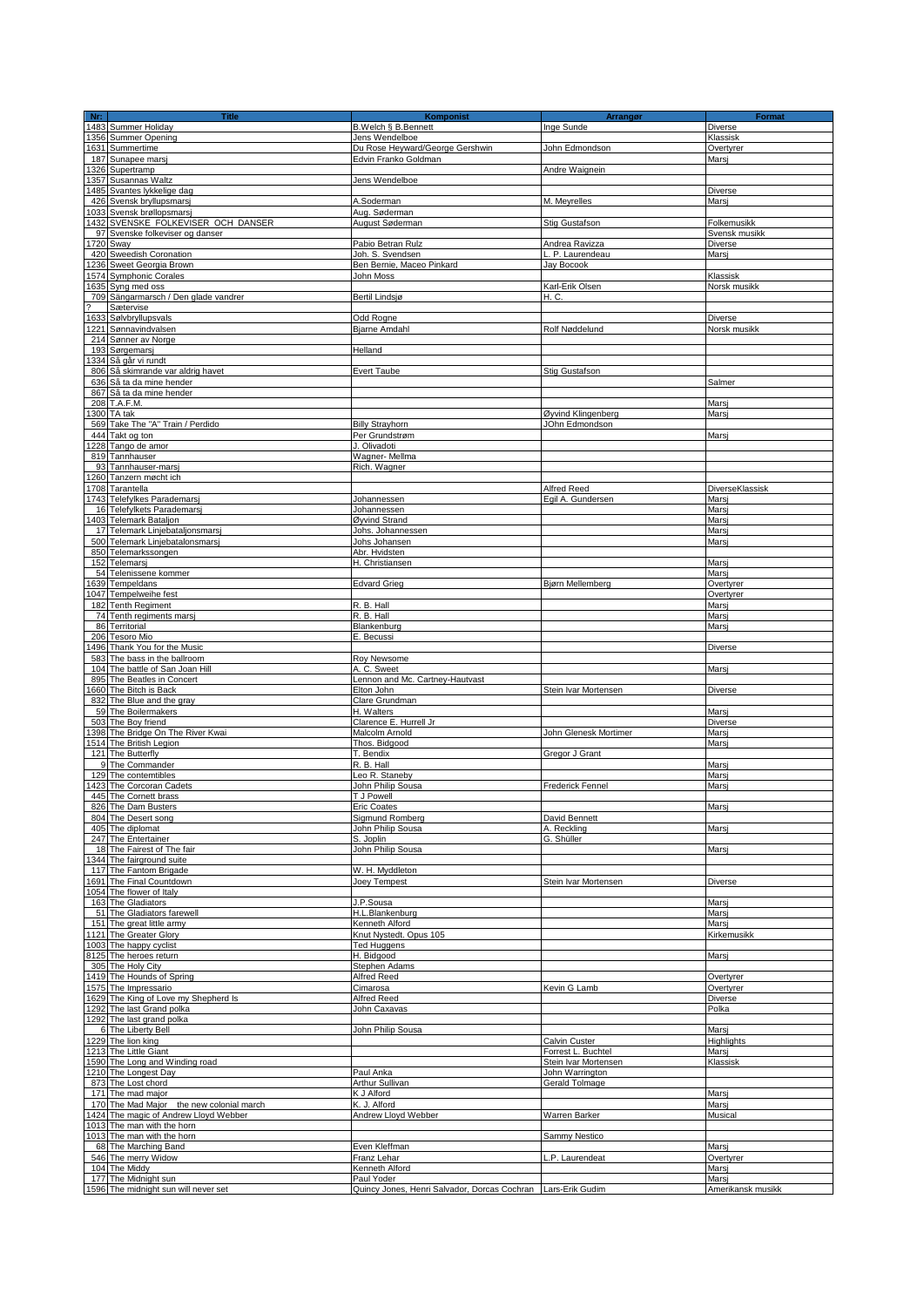| Nr: | <b>Title</b><br><b>Nr:</b><br>1391 The Minnesota March | <b>Komponist</b>               | Arrangør                | Format             |
|-----|--------------------------------------------------------|--------------------------------|-------------------------|--------------------|
|     |                                                        | John Philip Sousa              |                         | Marsi              |
|     | 1707 The Olympic Spirit                                | John Williams                  | Jay Bocook              | Amerikansk musikk  |
|     | 1654 The One                                           | Elten John                     | Stein Ivar Mortensen    | Diverse            |
|     | 1238 The Phantom of the opera                          | Andrew lloyd webber            | Warren Barker           | Musical            |
|     | 1274 The pink panter                                   | Henry Mancini                  | Onozaki                 |                    |
|     | 1681 The Pink Panther                                  | Henry Mancini                  | John Edmonson           | <b>Diverse</b>     |
|     |                                                        | T. Kotter                      |                         | Marsi              |
|     | 14 The Red jackets                                     |                                |                         |                    |
|     | 110 The Rifle Rangers                                  | K.L. King                      |                         |                    |
|     | 430 The Rifle regiment                                 | Sousa                          |                         | Marsj              |
|     | 1541 The Rose                                          | Amanda Mc Broom                | Bjørn M Kjærums         |                    |
|     | 1696 The Sabre Dance                                   | Aran Khatchaturian             | Stein Ivar Mortensen    | Diverse            |
|     | 898 The Saints Hallelujah                              |                                |                         |                    |
|     | 409 The Silver Quill                                   | Dale Harphon og Sammy Nestico  | Sammy Nestico           |                    |
|     | 108 The Skywriter                                      | Joseph Beoheim                 | Otto Zurmühle           |                    |
|     | 264 The Sound of Music                                 | R. Rogers                      |                         |                    |
|     |                                                        | Karl G. Gilbert                | <b>Harold Moss</b>      |                    |
|     | 91 The spirit of youth                                 |                                |                         | Marsi              |
|     | 49 The standard of St. george                          | Kenneth J.Alford               |                         | Marsi              |
|     | 882 The star sprangled banner                          |                                |                         | Mars               |
|     | 53 The stars and stripes                               | Sousa                          |                         | Mars               |
|     | 29 The Steel King                                      | F.J. St. Clair                 | George Drumm            | Mars               |
|     | 613 The Strenuous Life                                 | Scott Joplin                   | Alfred Reed             | Amerikansk musikk  |
|     | 089 The stripper                                       | David Rose                     | Bob Lowden              |                    |
|     | 089 The Stripper                                       |                                | Bob Lowden              |                    |
|     |                                                        |                                |                         |                    |
|     | 1729 The Sussex Mummers Christmas carole               | Perey A. Grainger              | Carl Simpson            | Julesanger         |
|     | 327 The thin red line                                  | Kenneth .J. Alford             |                         | Marsi              |
|     | 327 The Thin red line                                  |                                |                         |                    |
|     | 599 The three trompeters                               | G. Agostini                    | Glenn Cliffe Bainum     |                    |
|     | 1 The Thunderer                                        | Sousa                          |                         | Marsj              |
|     | 1230 The trombone king                                 | K L King                       |                         | Marsi              |
|     | 1230 The Trombone King                                 |                                |                         |                    |
|     | 1268 The trombonerag                                   |                                |                         |                    |
|     |                                                        |                                |                         |                    |
|     | 7 The Vanished Army                                    | Kenneth Alford                 |                         | Marsj              |
|     | 46 The voice of the guns                               | Kenneth Alford                 |                         | Marsi              |
|     | 447 The walz of walzes                                 | S. J. Dersey/Gerando Oasilli   |                         |                    |
|     | 539 The Waterfall                                      | R. Stobbe                      |                         | Folkemusikk        |
|     | 202 The whisler and his dog                            |                                |                         | Marsi              |
|     | 1534 The Winged Dagger                                 | Louise Denny                   | Gordon Langford         | Marsj              |
|     | 1115 The Wiz                                           |                                |                         |                    |
|     |                                                        |                                |                         |                    |
|     | The Zouaves                                            | Will Huff                      |                         | Marsj              |
|     | 75 The 18. Regimant march                              | F. Panella                     |                         | Mars               |
|     | 109 Them Basses                                        | G. H. Huffane                  |                         | Marsi              |
|     | 846 Theme from New York, New York                      | John Kander                    | Frank D. Cofield        | Musical            |
|     | 392 Theme from Schindrel's list                        | John Williams                  | Calvin Custer           | Overtyrer          |
|     | 556 There's something about a band                     |                                |                         |                    |
|     |                                                        |                                |                         |                    |
|     | 1723 They cant take away from me                       | Sinatra versjon                | Reid Gilte              | <b>Diverse</b>     |
|     | 1234 Third suite                                       | Robert E Jager                 |                         | Diverse            |
|     | 1328 Tho eagles in concert                             |                                | Ron Sebregts            |                    |
|     | 1500 Those were the days                               |                                |                         | Diverse            |
|     | 840 Three Bach Pieces for band                         | J S Bach                       | James Thornton          |                    |
|     | 587 Three Blind Mice                                   | Adolf Lotter                   |                         |                    |
|     | 1753 Three Corales Preludes op22                       | Johannes Brahms                | Frederick Fennel        | Diverse            |
|     | 1510 Three Sketches for Band                           | Ton Verhiel                    |                         | Overtyrer          |
|     |                                                        |                                |                         |                    |
|     | 179 Thunder and Blazees                                | Fucik. Laurendau               |                         | Marsi              |
|     | 527 Thunder and lighting                               |                                |                         | Marsi              |
|     | 1093 Tico Tico                                         |                                | Naohiro Iwai            | Amerikansk musikk  |
|     | 251 Tiger Rag                                          | N. La Rocca                    | P. Scheffer             |                    |
|     | 433 Tijuana taxi                                       |                                | Inge Sunde              | Marsi              |
|     | 433 Tijuana Taxi / A taste of honey                    |                                | <b>Herb Alpert</b>      |                    |
|     | 132 Til Fronten                                        | Sam Ryberg                     |                         | Marsj              |
|     |                                                        |                                |                         |                    |
|     | 568 Time's a Wastin'                                   |                                |                         |                    |
|     | 1461 Tir N A Noir                                      | Øyvind Staveland               | Idar Torskangerpoll     | <b>Diverse</b>     |
|     | 458 Tiroler holzacker                                  |                                |                         | Marsi              |
|     | 458 Tiroler Hozhacker                                  |                                |                         |                    |
|     | 516 Titta in i min lille kajuta                        |                                |                         |                    |
|     | 643 Titus                                              | Wolfgang Amadeus Mozart        | John Krance             | Overtvrer          |
|     | 145 Tivoli                                             | A. Duroc                       |                         | Marsj              |
|     | 445 Tivoli                                             | T. J. Powel                    |                         | Marsj              |
|     | 436 Toccota Marchiale - Posaunen Cocktail              | Vaughan Williams               | Willi Løffer            |                    |
|     |                                                        |                                |                         |                    |
|     | 1351 Tom Jones in Concert                              |                                | Harald Kolash           |                    |
|     | 1055 Tomorrow                                          | Martin Charnin                 | John Edmondson          |                    |
|     | 307 Tonerna Tre arangemang                             | C.L.Sjøberg                    | Rolf Nøddelund          | Overtyrer          |
|     | 308 Tor Willys parademars                              | Øyvind Lauritsen               |                         | Marsi              |
|     | 157 Tordenskiold                                       | Oskar Borg                     |                         | Marsi              |
|     | 158 Trafalgar                                          | W. Zehle                       |                         | Marsj              |
|     | 635 Trauermarsch                                       | Beethoven                      |                         |                    |
|     | 635 Trauermarsch                                       | Chopin                         |                         |                    |
|     |                                                        |                                |                         | <b>Tvsk Musikk</b> |
|     | 1637 Trauermusik                                       | <b>Richard Wagner</b>          | Michael Volta John Boyd |                    |
|     | 1318 Trees                                             | Oscar Rasbach                  | Leiv Flisnes            |                    |
|     | 1022 Treve waffenge fährten                            | H L Blankenburg                |                         | Marsi              |
|     | 198 Tribute to Louis Armstrong                         |                                | J. Edmondon             |                    |
|     | 1209 Triplets of the Finest                            | Paul Henneberg                 |                         | Polka              |
|     | 823 Tritsch Tratsch Polka                              | Joh. Strauss                   | Karl Pfortner           | Polka              |
|     | 184 Triumfmarsjen fra Aida                             | G. Verdi                       | H. Kliment              |                    |
|     | 596 Triumph-Ouverture                                  |                                |                         |                    |
|     |                                                        |                                |                         |                    |
|     | 149 Trombone-polka                                     | A. Boulcourt                   | D. Wright               |                    |
|     | 8126 Trombones on parede                               | J. S. Taylor                   |                         | Marsi              |
|     | 555 Tromme marsj                                       | A .Støa                        |                         | Marsj              |
|     | 316 Troubadur Vals                                     | <b>Rikard Nordraak</b>         | Østen Toft              |                    |
|     | 1266 Trumpet by candlelight                            |                                |                         |                    |
|     | 1768 Trunggeler Marsch                                 | Max Leemann                    |                         | Marsi              |
|     | 1065 Träume auf dem Ocean                              |                                | F. Burald               | <b>Tysk Musikk</b> |
|     |                                                        | Jos Gungl                      |                         |                    |
|     | 865 Tschau, tsjchau Bambino                            |                                |                         |                    |
|     | 1539 Tubador                                           | <b>Richard Hubert</b>          |                         |                    |
|     | 5 Tudor Rose                                           | <b>Trayton Adams</b>           |                         | Marsj              |
|     | 236 Tulipaner fra Amsterdam                            | R. Arnie                       |                         |                    |
|     | 354 Tulipaner fra Amsterdam                            |                                |                         |                    |
|     | 1601 Tunes From Ryfylke (Fra Ryfylke)                  | <b>Torstein Aagaard Nilsen</b> |                         | Folkemusikk        |
|     |                                                        |                                |                         |                    |
|     | 628 TV suite                                           | Harold L. Walters              |                         | Amerikansk musikk  |
|     | 864 Tvedestrand sangen                                 | K Jørgensen                    |                         |                    |
|     | 1410 Two Gaelic Folk Song                              |                                | Thomas Tyra             |                    |
|     | 708 Two Woodland Sketches                              | <b>Edward Mac Dowell</b>       | Clair W. Johnson        |                    |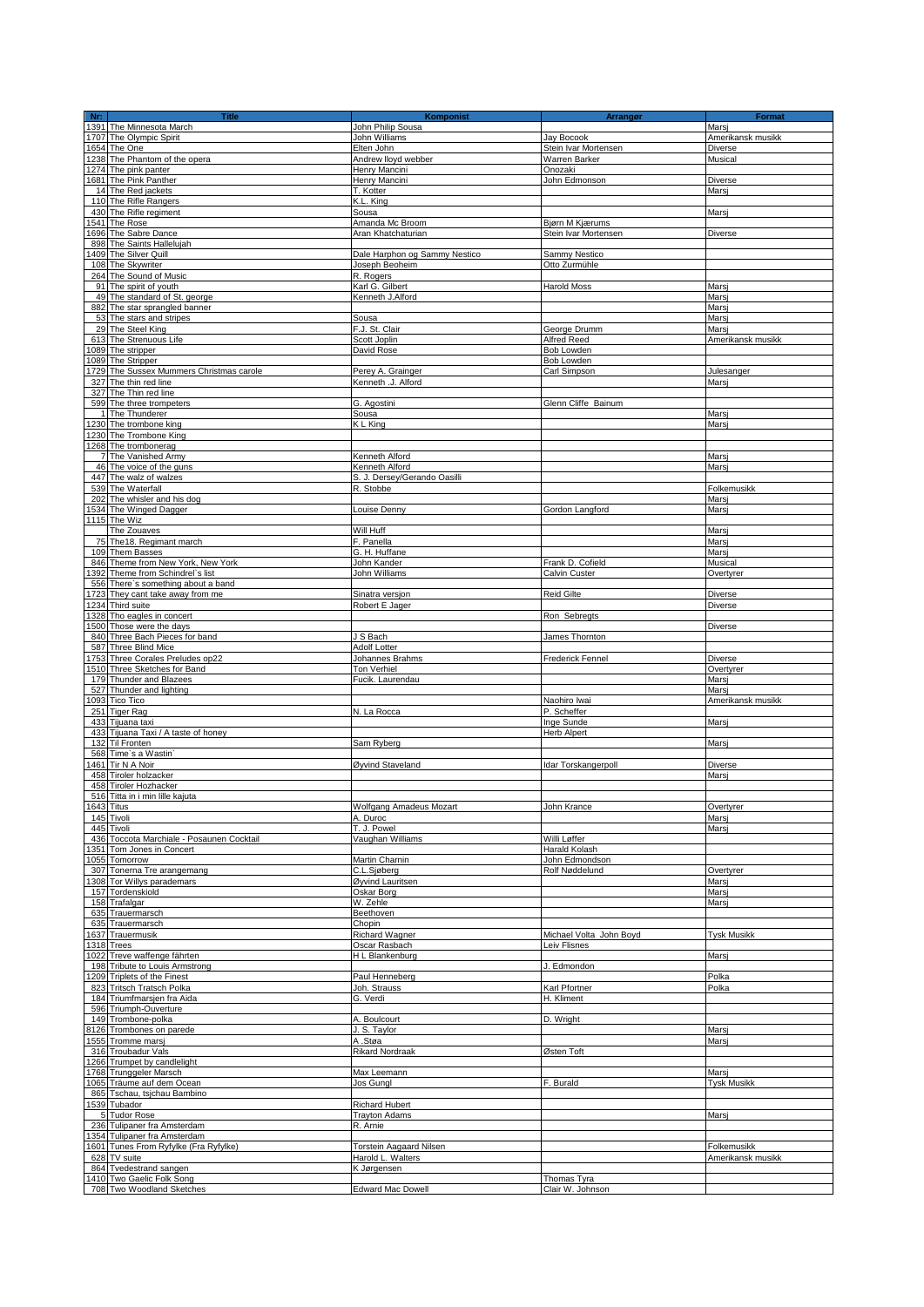| Nr: | <b>Title</b>                                                        | <b>Komponist</b>                                      | Arrangør                       | Format               |
|-----|---------------------------------------------------------------------|-------------------------------------------------------|--------------------------------|----------------------|
|     | 458 Tyroler Ländler<br>1251 Tølzer schutzenmarsch                   |                                                       |                                | TyrolermusikkMarsj   |
|     | Uber berg und Tal                                                   | A. Krettner                                           | V. J. Heisig                   | Marsi<br>Marsi       |
|     | 216 Un doux poeme                                                   | E. Waldtemfel                                         | J. P. Ehrnig                   | Mars                 |
|     | 47 Uncle Sammy                                                      | Abe Holzman                                           |                                |                      |
|     | 1091 Under blågul fane                                              | Viktor Wnkvist                                        | Morborg                        | Marsi                |
|     | 880 Ung i Norge                                                     |                                                       |                                |                      |
|     | 607 Ungarisch Tänze nr. 6                                           | Johannes Brahms                                       | A. Abbass                      | Folkemusikk          |
|     | 1034 Ungarische Tänze nr. 5                                         | von A. Abbass                                         |                                |                      |
|     | 1073 Ungariske Lustspiel<br>77 United Nations                       | Kiler Bila<br>K. L. King                              |                                | Overtyrer<br>Marsj   |
|     | 1434 United Nations                                                 | Karl L. King                                          | James Swearingen               |                      |
|     | 140 Unter dem Gardestern                                            | <b>Ernst Stieberitz</b>                               |                                | Marsj                |
|     | 598 Unter den DobbeltAdler                                          | J. F. Wagner.Op.159.                                  |                                |                      |
|     | 85 Unter des Weltensonne                                            | Max Schade                                            |                                | Mars                 |
|     | 719 Up The Street                                                   | Morse                                                 | Forrest L. Buchtel             | Marsi                |
|     | 1651 Ur "Midsommarvaka"                                             | Hugo Alfven                                           | Stig Gustafgson                | Svensk musikk        |
|     | 165 Ut mot havet<br>421 Valdresmarsj                                | F. Brein<br>Johannes Hanssen                          |                                |                      |
|     | 1533 Vals & Ola Gromstulen                                          |                                                       | Jon Øystein Rosland            | Folkemusikk          |
|     | 218 Vals av Brahms                                                  | J. Brahms                                             | Leiv Flisnes                   |                      |
|     | 218 Vals av Sinding                                                 | C. Sinding                                            | R. Nøddelund                   |                      |
|     | 869 Vals Nobles                                                     | Elisabeth Qvistad                                     |                                |                      |
|     | 212 Valse brilliante                                                | <b>Basil Windsor</b>                                  |                                |                      |
|     | 452 Valse septembre                                                 | Felix Godin                                           |                                |                      |
|     | 1381 Variasjons for Brand                                           | John Brakstad                                         |                                |                      |
|     | 310 Varmlenders<br>1436 Ved Flagskiftet 1905                        | Ludvig Strugstad                                      | Leiv Flisnes<br>Sigmunn Ofstad | Marsj                |
|     | 232 Ved mannjævning / I Balladetone                                 | E. Grieg                                              | V. Aamodt                      |                      |
|     | 509 Ved Nesland Kyrkje                                              | Henrik Lyssand                                        | Karl Ole Midtbø                | Klassisk             |
|     | 309 Vektersang                                                      | Grieg                                                 |                                |                      |
|     | 223 Vergiss mich nicht                                              | J. Vasilescu                                          |                                | Gammeldans           |
|     | 1219 Veslemøys Sang                                                 | Johan Halvorsen                                       | Aage Richardsen                | Norsk musikk         |
|     | 1570 Veslemøys Sang                                                 | Johan Halvorsen                                       | Bjørn Mellemberg               | Folkemusikk          |
|     | 60 Vi vandrer med freidig mot                                       |                                                       |                                |                      |
|     | 464 Vi vil oss et land<br>187 Vid Frøsø kyrka                       | W. P. Berger                                          | A. Widestrand                  |                      |
|     | 1396 Vid Frøsø Kyrka                                                |                                                       | A.Widestrand                   |                      |
|     | 172 Viennese refrain                                                |                                                       | R. Normann                     |                      |
|     | 464 Vift stolt på kodans bølge                                      |                                                       |                                |                      |
|     | 1092 Vilia                                                          | Franz Lehar                                           | Alfred Reed                    |                      |
|     | 166 Vind i seila                                                    | Hans Erichen                                          |                                | Marsj                |
|     | 1220 Violen                                                         | Johan Svendsen                                        | Leiv Flisnes                   | Norsk musikk         |
|     | 1492 Vippetangen Konditori<br>891 Visa vid vindens ängar            |                                                       |                                | Diverse              |
|     | 448 Visions                                                         | Fr. von Blon                                          | Stig Gustafson<br>P. Laurendau |                      |
|     | Vive les Basses                                                     |                                                       |                                |                      |
|     | 11 Vive les Basses                                                  | A. Barbe                                              |                                | Mars                 |
|     | 1031 Vivu esperanta                                                 | Sam Rydberg                                           | G Morberg                      | Marsi                |
|     | 79 Vredeklanken                                                     | Ramakers                                              |                                | Marsi                |
|     | 1426 Vår Flotta                                                     | Ivar Widner                                           |                                | Marsi                |
|     | 204 Vår komandant                                                   |                                                       |                                | Marsj                |
|     | 205 Vårfest / du und du<br>206 Vårliv                               | Johann Strauss<br>Gudbrand Bræin                      | Rolf Lindstad                  | Marsi                |
|     | 1564 Vårliv                                                         | Gudbrand Bræin                                        | Rolf Lindstad                  |                      |
|     | 710 Vårsøg                                                          | <b>Henning Sommero</b>                                | Odd Rogne                      | Norsk musikk         |
|     | W.M.B.                                                              |                                                       |                                |                      |
|     | 609 Walseperlen                                                     |                                                       | Walter Tuschla                 | <b>Tysk Musikk</b>   |
|     | 558 Walts of the Flowers                                            |                                                       |                                |                      |
|     | 1307 Waltz Medley                                                   |                                                       | Paul Yoder                     |                      |
|     | 1385 Waltz no 2<br>1043 Waltzing thro old vienna                    | Dimitri Shostakovich<br>Denis Wright                  | Johan De Meij<br>I. Geiger     | Diverse              |
|     | 1341 Wariations on "Joy to the world"                               |                                                       | James Christensen              |                      |
|     | 76 Washington Grays                                                 | C. S. Gratulla                                        |                                | Marsj                |
|     | 28 Washington Post                                                  | Sousa                                                 |                                | Marsi                |
|     | 1476 Waterloo                                                       |                                                       |                                | Diverse              |
|     | 1690 We Are The World                                               | M. Jackson/L. Richie                                  | Stein Ivar Mortensen           | Diverse              |
|     | 337 We shall overcome<br>890 We'll meet agein                       |                                                       | Leiv Flisnes                   |                      |
|     | 1050 Wedding                                                        |                                                       |                                | Marsi                |
|     | 1702 Wee Will Rock You                                              | May/Mercury/Deacon/Taylor                             | Stein Ivar Mortensen           | Diverse              |
|     | 531 Wein, Weib und Gesang                                           | Johann Strauss                                        | Walter Hecker                  | <b>Tysk Musikk</b>   |
|     | 67 Wellington                                                       | W. Zehte                                              |                                | Marsi                |
|     | 837 Welt der operetten                                              | H Egidius                                             | R Wimmer                       |                      |
|     | 119 Wenn ich Kønig Ware                                             | A. C. Adams<br>J. Dilley                              |                                |                      |
|     | 512 Western legend<br>1223 Western lieder                           |                                                       |                                |                      |
|     | 722 Westerner March                                                 | J. J. Richards                                        |                                | Marsj                |
|     | 1497 What a wonderful world                                         |                                                       |                                | Diverse              |
|     | 137 When i grov too old to dream                                    |                                                       |                                |                      |
|     | 1482 When I'm 64                                                    | Lennon McCartney                                      |                                | Diverse              |
|     | 1582 When Im 64                                                     | John Lennon/Paul McCartney                            | Stein Ivar Mortensen           | Klassisk             |
|     | 323 When the saints go marching in<br>446 When You Wish Upon A Star |                                                       | <b>Harold Walters</b>          | Marsi<br>Klassisk    |
|     | 150 When you wore a tulip                                           | Leigh Harline<br>J. Mohaney                           | Sammy Nestico<br>P. Wenrich    |                      |
|     | 443 Wherere You Walk                                                | G.F.Handel                                            | Mark H.Hindsley                | Kirkemusikk          |
|     | 144 White horses in                                                 | R. Benatsky/R. Stoltz                                 | Denis Wright                   |                      |
|     | 174 Wien bleibt wien                                                | Johann Scharmmel                                      |                                | Marsj                |
|     | 321 Wien, du stadt meiner traume                                    | R Sieezynski                                          |                                |                      |
|     | 217 Wiener Blut                                                     | J. Strauss                                            |                                |                      |
|     | 621 Wiener Operettenklassiker                                       | von Hans Kliment                                      |                                | Potporri             |
|     | 707 Wilhelm Tell<br>229 Wilhelmus van Nassouve                      | G. Rossini                                            | J. P. Ehmig                    | OvertyrerTysk Musikk |
|     | 283 Wings og freedom                                                | Otto M. Schwarz                                       |                                |                      |
|     | 564 Wintersturme                                                    |                                                       |                                |                      |
|     | 1700 With a Little Help From my Friends                             | Lennon /McCartney                                     | Stein Ivar Mortensen           | Diverse              |
|     | 201 With sward and lance                                            |                                                       |                                |                      |
|     | 849 Wonderful Copenhagen                                            |                                                       |                                |                      |
|     | 1359 Yagi-bushi                                                     |                                                       | Naohiro Iwai                   |                      |
|     | 1231 Ye banks and braes<br>1579 Yellow Submarine                    | Percy Aldridge Grainger<br>John Lennon/Paul McCartney | Stein Ivar Mortensen           | Diverse<br>Klassisk  |